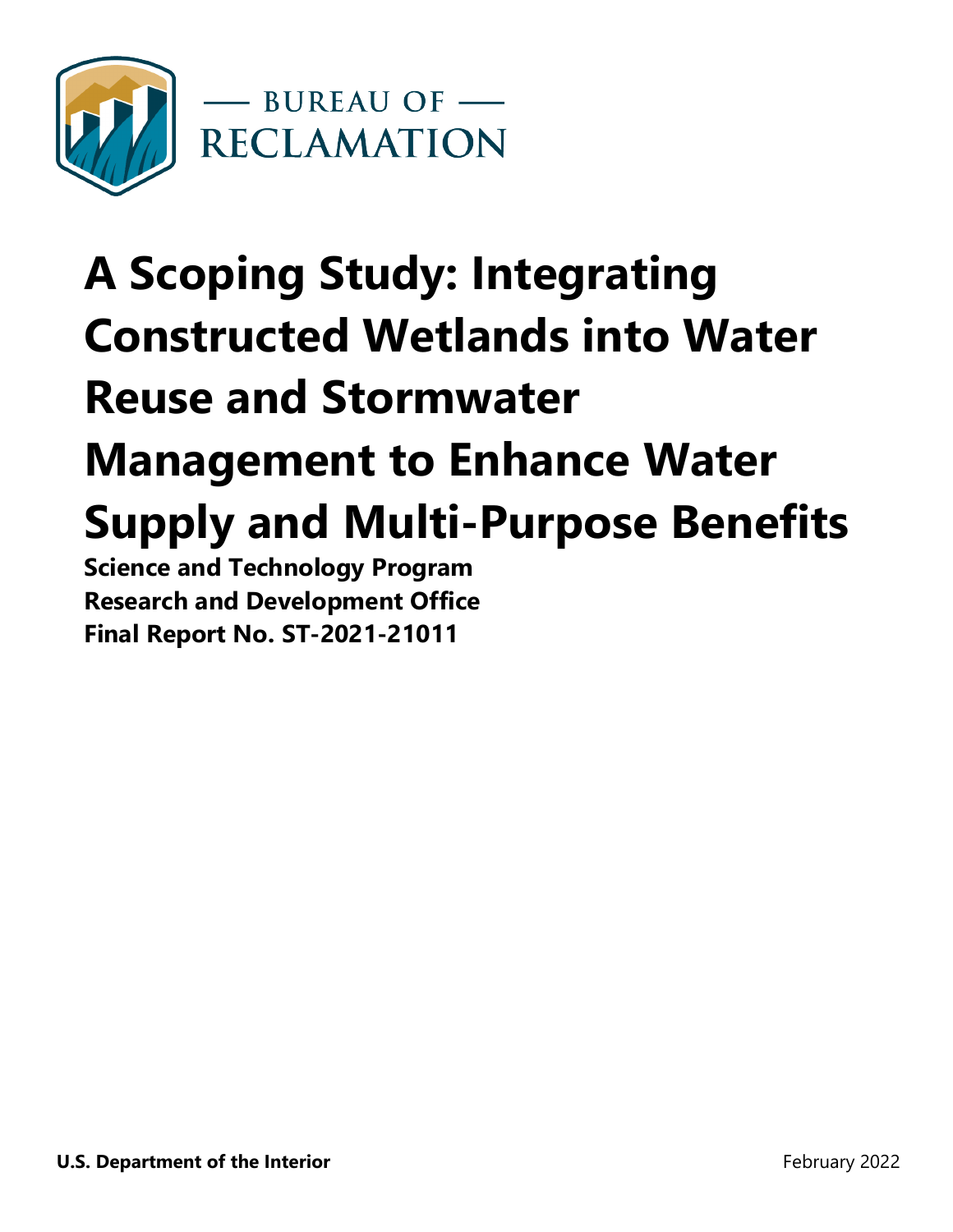| <b>REPORT DOCUMENTATION PAGE</b>                                                                                                                                                                                                                                                                                                                                                                                                                                                                                                                                                                                                                                                                                                                                                                                                                                                                                                                                                                                                                                                                                                                                                                                                                                                               |                                                           |                |                                                                                                       |                        | Form Approved<br>OMB No. 0704-0188                                                                                         |                                                                            |  |
|------------------------------------------------------------------------------------------------------------------------------------------------------------------------------------------------------------------------------------------------------------------------------------------------------------------------------------------------------------------------------------------------------------------------------------------------------------------------------------------------------------------------------------------------------------------------------------------------------------------------------------------------------------------------------------------------------------------------------------------------------------------------------------------------------------------------------------------------------------------------------------------------------------------------------------------------------------------------------------------------------------------------------------------------------------------------------------------------------------------------------------------------------------------------------------------------------------------------------------------------------------------------------------------------|-----------------------------------------------------------|----------------|-------------------------------------------------------------------------------------------------------|------------------------|----------------------------------------------------------------------------------------------------------------------------|----------------------------------------------------------------------------|--|
| The public reporting burden for this collection of information is estimated to average 1 hour per response, including the time for reviewing instructions, searching existing data<br>sources, gathering and maintaining the data needed, and completing and reviewing the collection of information. Send comments regarding this burden estimate or any other aspect<br>of this collection of information, including suggestions for reducing the burden, to Department of Defense, Washington Headquarters Services, Directorate for Information Operations<br>and Reports (0704-0188), 1215 Jefferson Davis Highway, Suite 1204, Arlington, VA 22202-4302. Respondents should be aware that notwithstanding any other provision of law, no<br>person shall be subject to any penalty for failing to comply with a collection of information if it does not display a currently valid OMB control number.<br>PLEASE DO NOT RETURN YOUR FORM TO THE ABOVE ADDRESS.                                                                                                                                                                                                                                                                                                                           |                                                           |                |                                                                                                       |                        |                                                                                                                            |                                                                            |  |
| $2 - 3 - 2022$                                                                                                                                                                                                                                                                                                                                                                                                                                                                                                                                                                                                                                                                                                                                                                                                                                                                                                                                                                                                                                                                                                                                                                                                                                                                                 | 1. REPORT DATE (DD-MM-YYYY)<br>2. REPORT TYPE<br>Research |                |                                                                                                       |                        | 3. DATES COVERED (From - To)<br>January 2021 - September 2021                                                              |                                                                            |  |
| <b>4. TITLE AND SUBTITLE</b><br>A Scoping Study: Integrating Constructed Wetlands into Water Reuse and<br>Stormwater Management to Enhance Water Supply and Multi-Purpose<br>Benefits                                                                                                                                                                                                                                                                                                                                                                                                                                                                                                                                                                                                                                                                                                                                                                                                                                                                                                                                                                                                                                                                                                          |                                                           |                |                                                                                                       |                        |                                                                                                                            | 5a. CONTRACT NUMBER<br>21XR0680A1 RY.15412021.WS201011<br>5b. GRANT NUMBER |  |
| 6. AUTHOR(S)<br>Nathan Kuhnert, Hydrologist<br>Catherine Hoffman, Ph.D., P.E., Civil Engineer                                                                                                                                                                                                                                                                                                                                                                                                                                                                                                                                                                                                                                                                                                                                                                                                                                                                                                                                                                                                                                                                                                                                                                                                  |                                                           |                |                                                                                                       |                        | 1541 (S&T)<br>21011                                                                                                        | 5c. PROGRAM ELEMENT NUMBER<br>5d. PROJECT NUMBER                           |  |
|                                                                                                                                                                                                                                                                                                                                                                                                                                                                                                                                                                                                                                                                                                                                                                                                                                                                                                                                                                                                                                                                                                                                                                                                                                                                                                |                                                           |                |                                                                                                       |                        | 5e. TASK NUMBER<br>5f. WORK UNIT NUMBER                                                                                    |                                                                            |  |
| 7. PERFORMING ORGANIZATION NAME(S) AND ADDRESS(ES)<br><b>NUMBER</b><br>Nathan Kuhnert<br>Oklahoma-Texas Area Office<br>5924 NW 2nd Street<br>Oklahoma City, OK 73127-6514                                                                                                                                                                                                                                                                                                                                                                                                                                                                                                                                                                                                                                                                                                                                                                                                                                                                                                                                                                                                                                                                                                                      |                                                           |                |                                                                                                       |                        |                                                                                                                            | 8. PERFORMING ORGANIZATION REPORT                                          |  |
| 9. SPONSORING/MONITORING AGENCY NAME(S) AND ADDRESS(ES)<br>Science and Technology Program<br>Research and Development Office<br>Bureau of Reclamation<br>U.S. Department of the Interior<br>Denver Federal Center<br>PO Box 25007, Denver, CO 80225-0007<br>12. DISTRIBUTION/AVAILABILITY STATEMENT                                                                                                                                                                                                                                                                                                                                                                                                                                                                                                                                                                                                                                                                                                                                                                                                                                                                                                                                                                                            |                                                           |                |                                                                                                       |                        | 10. SPONSOR/MONITOR'S ACRONYM(S)<br>Reclamation<br>11. SPONSOR/MONITOR'S REPORT<br>NUMBER(S)<br>Final Report ST-2021-21011 |                                                                            |  |
|                                                                                                                                                                                                                                                                                                                                                                                                                                                                                                                                                                                                                                                                                                                                                                                                                                                                                                                                                                                                                                                                                                                                                                                                                                                                                                | 13. SUPPLEMENTARY NOTES                                   |                | Final Report may be downloaded from https://www.usbr.gov/research/projects/index.html                 |                        |                                                                                                                            |                                                                            |  |
| 14. ABSTRACT A partnership between federal, state, and local officials was formed to evaluate how constructed wetlands can be<br>designed, tested, and implemented to achieve dual water supply - stormwater treatment benefits at Lake Thunderbird, a Reclamation<br>reservoir in central Oklahoma. Indirect potable reuse has been identified by local officials as a preferred alternative to meet water<br>supply needs of customers that depend on Lake Thunderbird. The wetland will also be evaluated to assess whether it can treat<br>stormwater that is currently impairing water quality. This scoping effort identified multiple tasks to be completed over a three-year<br>period: (1) evaluate source waters and receiving waters to collect baseline data on parameters needed to meet regulatory and non-<br>regulatory water quality targets; (2) evaluate water treatment configurations and a range of potential site locations for a demonstration<br>wetland that can be used to perform testing prior to full-scale implementation; (3) develop conceptual designs of a wetland<br>complimenting a preferred treatment configuration alternative, building upon previous work; and (4) develop a preliminary<br>monitoring plan framework for the demonstration project. |                                                           |                |                                                                                                       |                        |                                                                                                                            |                                                                            |  |
| <b>15. SUBJECT TERMS</b>                                                                                                                                                                                                                                                                                                                                                                                                                                                                                                                                                                                                                                                                                                                                                                                                                                                                                                                                                                                                                                                                                                                                                                                                                                                                       |                                                           |                | constructed wetlands, indirect potable reuse, constituents of emerging concern, alternatives analysis |                        |                                                                                                                            |                                                                            |  |
|                                                                                                                                                                                                                                                                                                                                                                                                                                                                                                                                                                                                                                                                                                                                                                                                                                                                                                                                                                                                                                                                                                                                                                                                                                                                                                | 16. SECURITY CLASSIFICATION OF:                           |                | 17. LIMITATION<br>OF ABSTRACT                                                                         | 18. NUMBER<br>OF PAGES |                                                                                                                            | 19a. NAME OF RESPONSIBLE PERSON<br>Nathan Kuhnert                          |  |
| a. REPORT<br>U                                                                                                                                                                                                                                                                                                                                                                                                                                                                                                                                                                                                                                                                                                                                                                                                                                                                                                                                                                                                                                                                                                                                                                                                                                                                                 | b. ABSTRACT<br>U                                          | THIS PAGE<br>U | U                                                                                                     | 42                     |                                                                                                                            | 19b. TELEPHONE NUMBER<br>405.549.4285                                      |  |
|                                                                                                                                                                                                                                                                                                                                                                                                                                                                                                                                                                                                                                                                                                                                                                                                                                                                                                                                                                                                                                                                                                                                                                                                                                                                                                |                                                           |                |                                                                                                       |                        |                                                                                                                            | Standard Form 298 (Rev. 8/98)<br>Prescribed by ANSI Std. Z39.18            |  |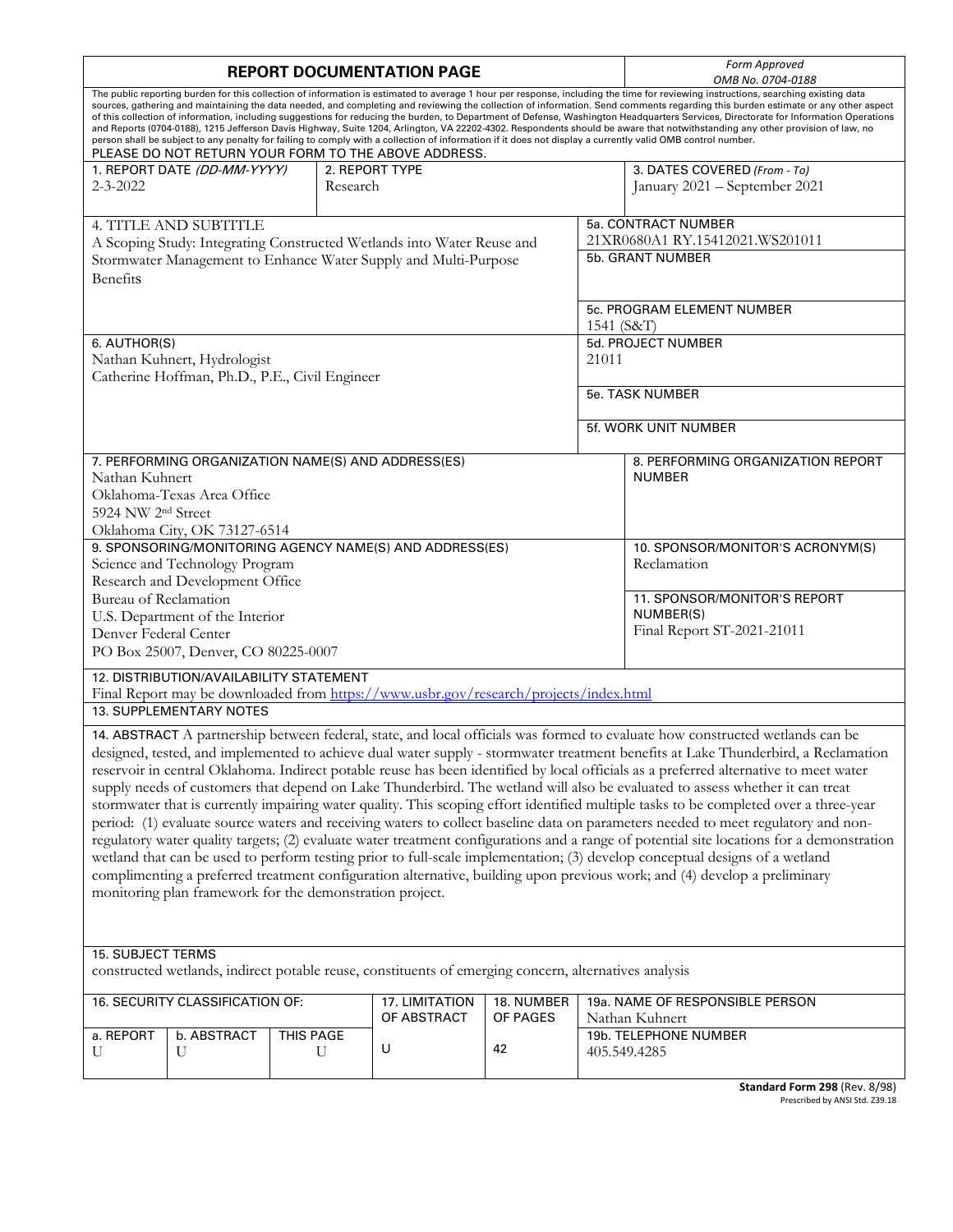### <span id="page-2-0"></span>**Mission Statements**

The Department of the Interior (DOI) conserves and manages the Nation's natural resources and cultural heritage for the benefit and enjoyment of the American people, provides scientific and other information about natural resources and natural hazards to address societal challenges and create opportunities for the American people, and honors the Nation's trust responsibilities or special commitments to American Indians, Alaska Natives, and affiliated island communities to help them prosper.

<span id="page-2-1"></span>The mission of the Bureau of Reclamation is to manage, develop, and protect water and related resources in an environmentally and economically sound manner in the interest of the American public.

## **Disclaimer**

Information in this report may not be used for advertising or promotional purposes. The data and findings should not be construed as an endorsement of any product or firm by the Bureau of Reclamation, Department of Interior, or Federal Government. The products evaluated in the report were evaluated for purposes specific to the Bureau of Reclamation mission. Reclamation gives no warranties or guarantees, expressed or implied, for the products evaluated in this report, including merchantability or fitness for a particular purpose.

# <span id="page-2-2"></span>**Acknowledgements**

The Science and Technology Program, Bureau of Reclamation, sponsored this research.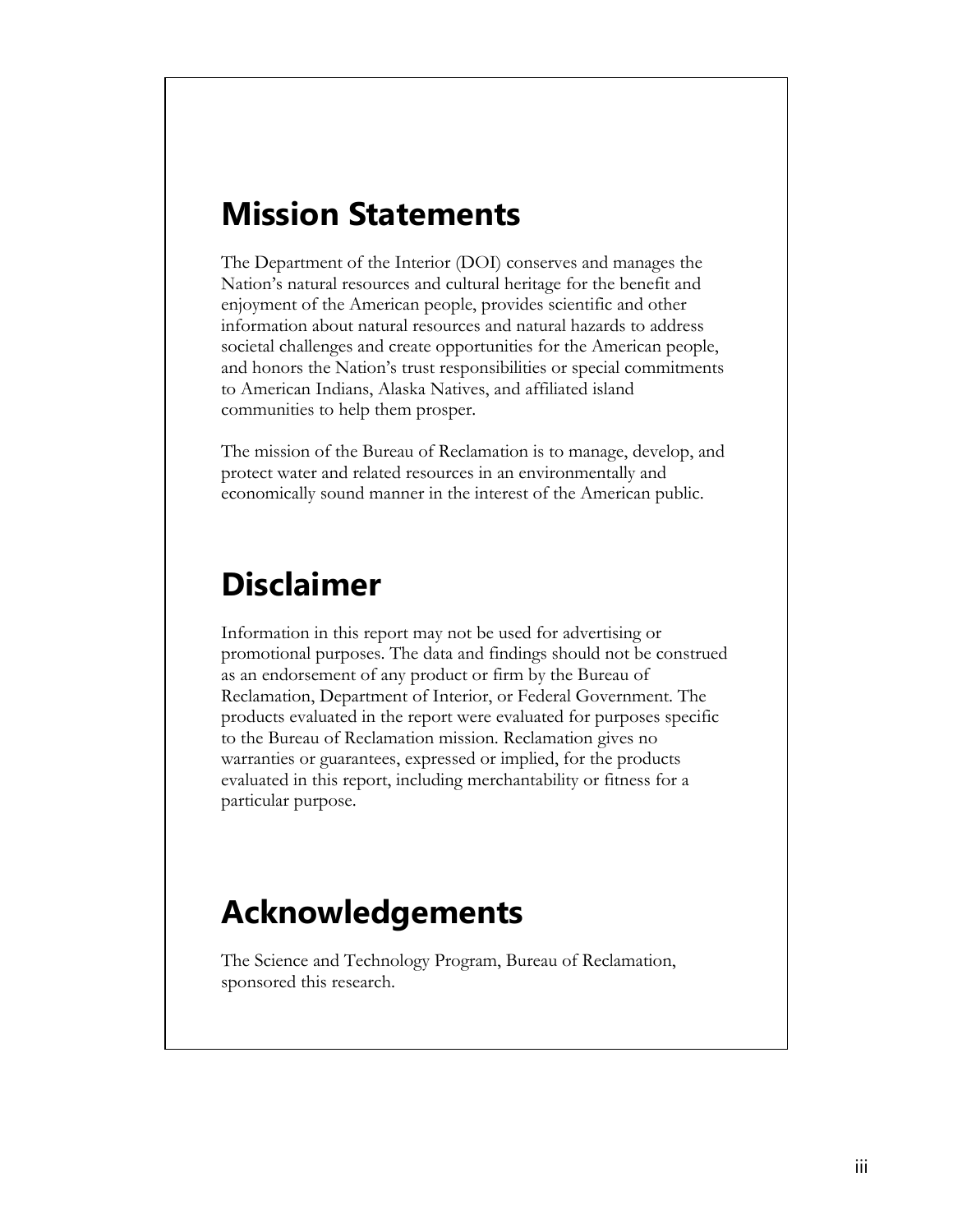# **A Scoping Study: Integrating Constructed Wetlands into Water Reuse and Stormwater Management to Enhance Water Supply and Multi-Purpose Benefits**

**Final Report No. ST-2021-21011**

*prepared by* 

**Nathan Kuhnert, Hydrologist Oklahoma-Texas Area Office**

**Catherine Hoffman, Ph.D., P.E., Civil Engineer Technical Service Center – Water Treatment Group**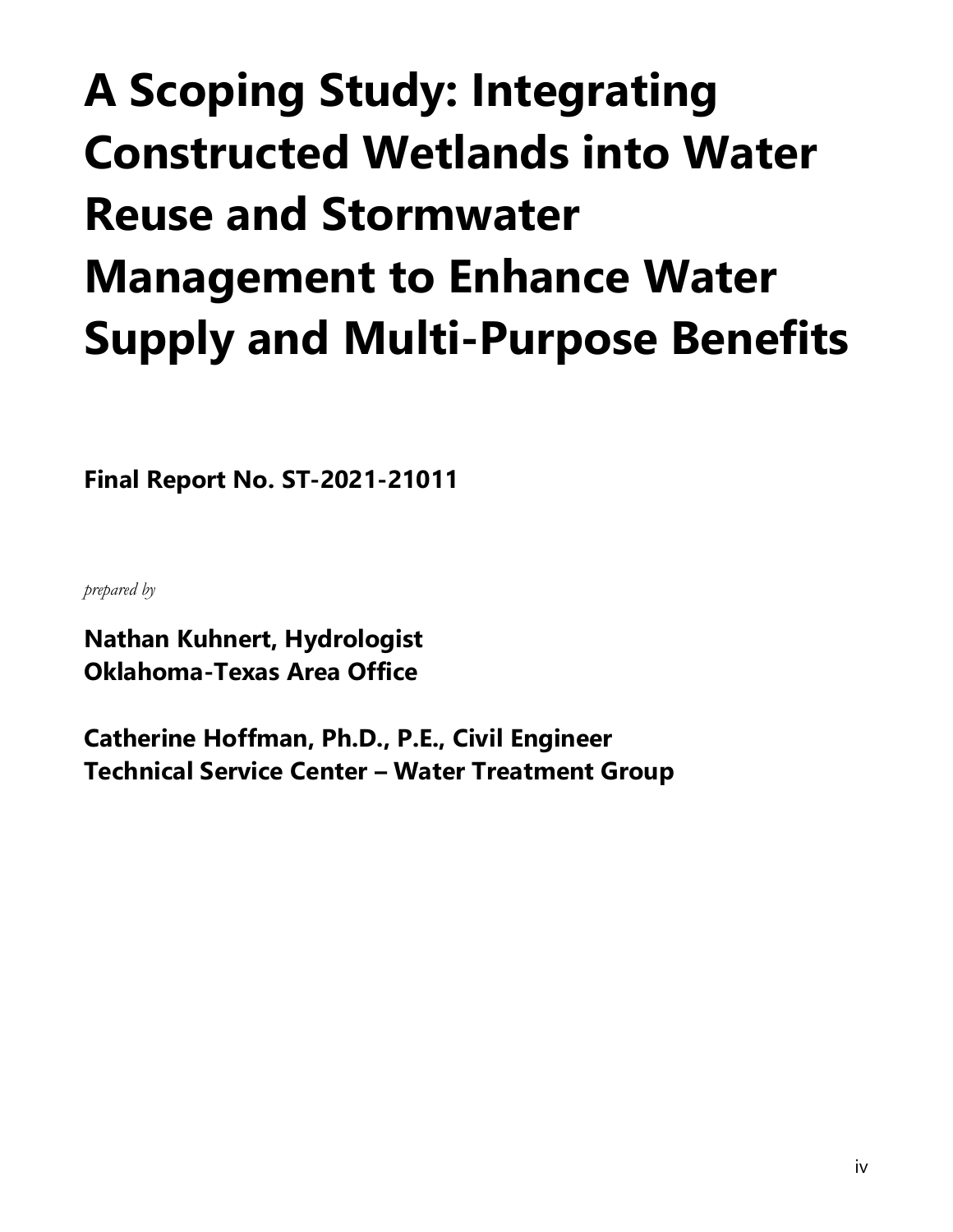# <span id="page-4-0"></span>**Peer Review**

**Bureau of Reclamation Research and Development Office Science and Technology Program**

Final Report ST-2021-21011

**Report Title – A Scoping Study: Integrating Constructed Wetlands into Water Reuse and Stormwater Management to Enhance Water Supply and Multi-Purpose Benefits**

NATHAN KUHNERT

**\_\_\_\_\_\_\_\_\_\_\_\_\_\_\_\_\_\_\_\_\_\_\_\_\_\_\_\_\_\_\_** 08:49:38 -06'00' Digitally signed by NATHAN KUHNERT Date: 2022.02.08

**Prepared by: Nathan Kuhnert Hydrologist, Oklahoma-Texas Area Office**



 $\frac{17.21:40-0700}{200}$ Digitally signed by CATHERINE HOFFMAN Date: 2022.02.08 17:21:40 -07'00'

**Prepared by: Catherine Hoffman, Ph.D., P.E. Civil Engineer, Technical Service Center – Water Treatment Group**



Digitally signed by COLLINS BALCOMBE

**Peer Review by: Collins Balcombe Supervisory Program Coordinator, Oklahoma-Texas Area Office** 07:48:09 -06'00'

*"This information is distributed solely for the purpose of pre-dissemination peer review under applicable information quality guidelines. It has not been formally disseminated by the Bureau of Reclamation. It does not represent and should not be construed to represent Reclamation's determination or policy."*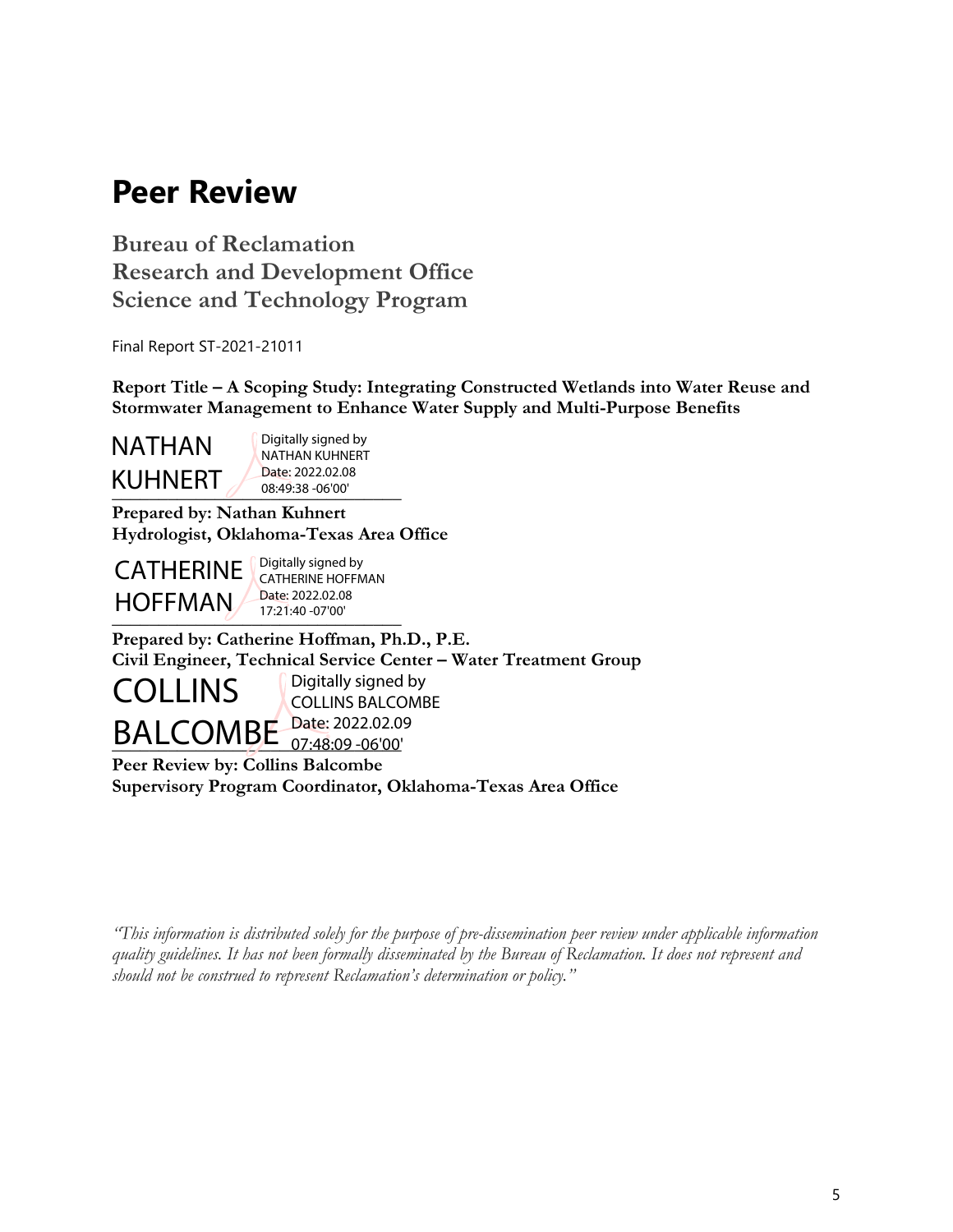# <span id="page-5-0"></span>**Acronyms and Abbreviations**

| AWT          | <b>Advanced Water Treatment</b>              |
|--------------|----------------------------------------------|
| <b>CEC</b>   | Constituents of Emerging Concern             |
| <b>COMCD</b> | Central Oklahoma Master Conservancy District |
| <b>EDC</b>   | <b>Endocrine Disrupting Chemicals</b>        |
| EPA          | <b>Environmental Protection Agency</b>       |
| M&I          | Municipal and Industrial                     |
| <b>NUA</b>   | Norman Utility Authority                     |
| <b>IPR</b>   | <b>Indirect Potable Reuse</b>                |
| <b>ODEQ</b>  | Oklahoma Department of Environmental Quality |
| O&M          | Operations and Maintenance                   |
| <b>OTAO</b>  | Oklahoma-Texas Area Office                   |
| OU           | Oklahoma University                          |
| OWRB         | Oklahoma Water Resources Board               |
| <b>SWS</b>   | Sensitive Water Supply                       |
| S&T          | Science and Technology                       |
| <b>TMDL</b>  | Total Maximum Daily Limit                    |
| TBL          | Triple Bottom Line                           |
| <b>USBR</b>  | United States Bureau of Reclamation          |
| <b>USGS</b>  | United States Geological Survey              |
| WWTP         | Wastewater Treatment Plant                   |
|              |                                              |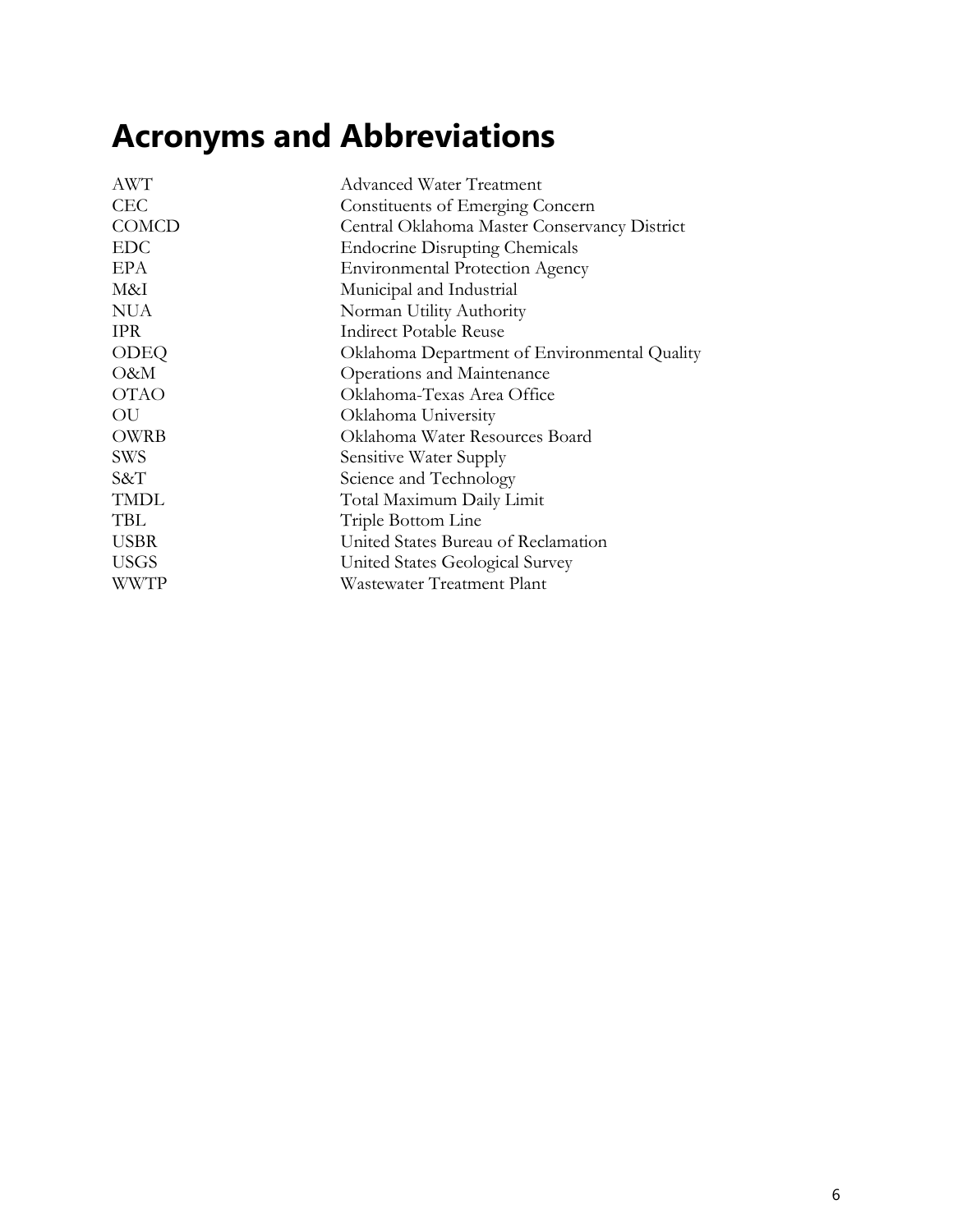# **Contents**

Page

# <span id="page-6-0"></span>**Executive Summary**

Through this scoping effort, a partnership between Federal, state, and local officials was formed to evaluate how constructed wetlands can be designed, tested, and implemented to achieve dual water supply - stormwater treatment benefits. A case study was selected at a Reclamation project (Norman Project, Lake Thunderbird) in central Oklahoma. Lake Thunderbird provides Municipal and Industrial (M&I) water to approximately 250,000 people in three cities: Norman, Midwest City, and Del City. The three cities make up the Central Oklahoma Master Conservancy District (Water District), which is a political subdivision of the state, established to operate and maintain the Norman Project through a contract with Reclamation, and to administer water sales as the owner of the M&I water right. Recent studies show that during times of severe drought, Lake Thunderbird's supply is insufficient to deliver the full water right held by the Water District. One of preferred alternatives to make up for this deficit is to divert the city's treated municipal wastewater effluent into Lake Thunderbird, where it would be blended with the water held in storage and then distributed to M&I customers through the existing pipeline distribution system. This scoping study performed an initial evaluation on the role that a constructed wetland could play in treating the effluent prior to discharge into Lake Thunderbird. Of particular interest is making sure regulations can be met while also addressing stakeholder concerns about the existence of non-regulated constituents of emerging concern (CECs) in the discharge effluent. At the same time, the wetland could be used to treat stormwater that is currently impairing the quality of Lake Thunderbird. Overall, the long-term objective is to protect and enhance federally authorized benefits of Reclamation's Norman Project, including multi-purpose recreation and fish and wildlife benefits, as well as single-purpose benefits to M&I water supply. Benefits also extend to the scientific and water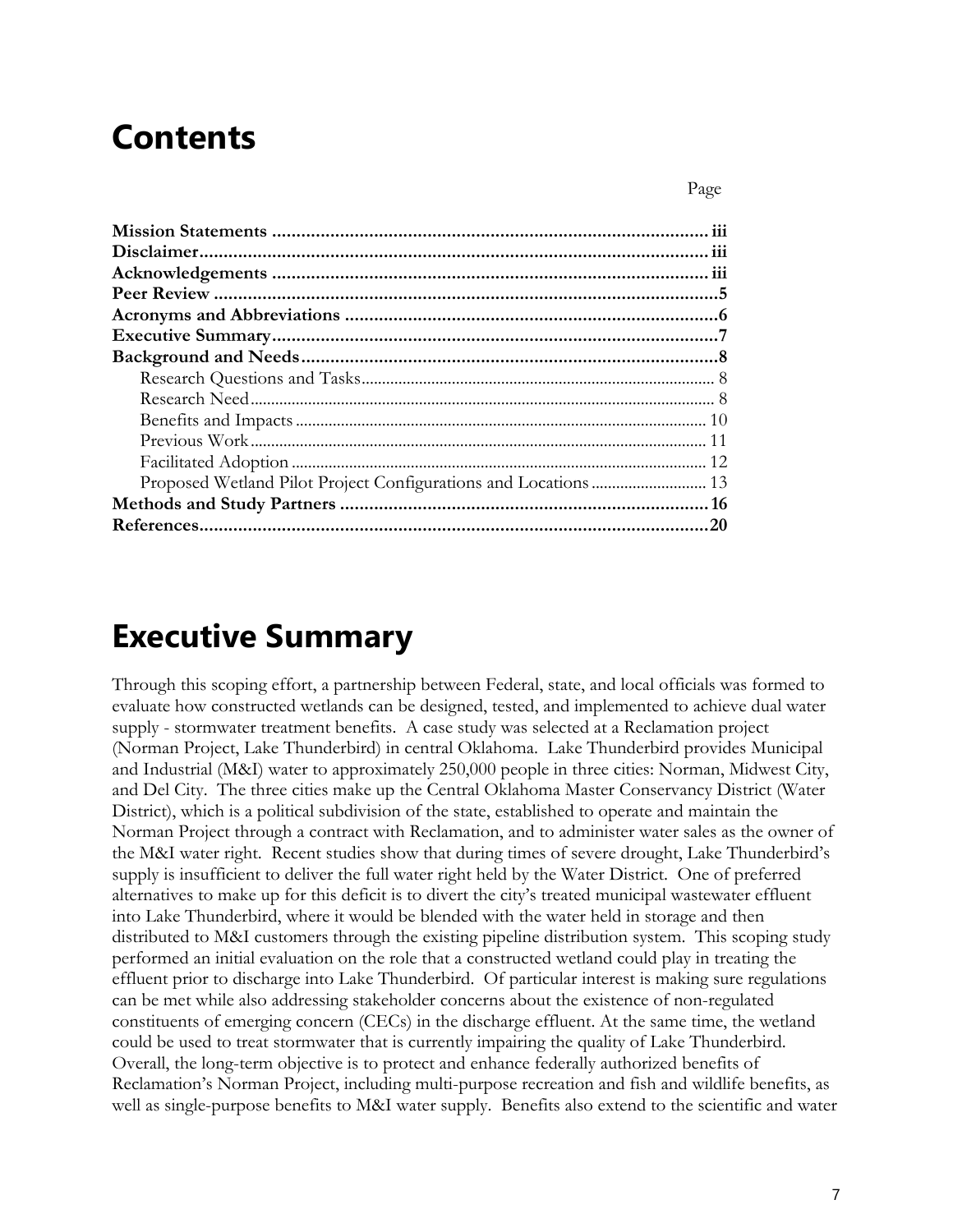resources planning community in terms of contributing to the state-of-the science on the role of engineered wetlands in attenuating non-regulated CECs, as well as in reducing or even replacing advanced water treatment (AWT) processes that are often costly and require brine management.

The scoping study identified four main goals to be accomplished over a three-year period: (1) evaluate source waters and receiving waters to collect baseline data on parameters needed to meet regulatory and non-regulatory water quality targets; (2) evaluate water treatment configurations and a range of potential site locations for a demonstration wetland that can be used to perform testing prior to full-scale implementation; (3) develop conceptual designs of a wetland complimenting a preferred treatment configuration alternative, building upon previous work in California and Texas related to CEC removal using wetlands; and (4) develop a preliminary monitoring plan framework for the demonstration project. Once this S&T work is completed, if applicable, local sponsors would be expected to build and monitor the demonstration project, and ultimately implement full-scale construction outside the S&T program.

# <span id="page-7-0"></span>**Background and Needs**

### <span id="page-7-1"></span>**Research Questions and Tasks**

The proposed project aims to answer several important research questions about the implementation of wetlands to accomplish engineering goals to meet water supply needs while simultaneously achieving multiple ancillary benefits.

- 1. Can constructed wetlands address dual Indirect Potable Reuse (IPR) and stormwater treatment needs, thereby facilitating both water supply augmentation and water quality improvement of impaired water bodies?
- 2. More specifically, how can constructed wetland designs be optimized to treat IPR water and stormwater, which have different flow regimes and water quality profiles?
- 3. Can constructed wetlands replace or reduce costly advanced water treatment (AWT) processes that are typically used for IPR projects?
- 4. After compiling existing wastewater, stormwater, and environmental CEC datasets, what additional data collection/analyses are needed and most beneficial for site selection and design?

We hypothesize that constructed wetlands can be optimized to achieve IPR water supply augmentation benefits while also being able to treat stormwater. We also hypothesize that constructed wetlands can reduce and potentially even replace AWT processes that are typically used to ensure IPR projects meet regulatory requirements and address stakeholder needs.

### <span id="page-7-2"></span>**Research Need**

The need for this research exists both locally and nationally. Lake Thunderbird, constructed by Reclamation in the early 1960s, is the main feature of the Norman Project. It provides Municipal and Industrial (M&I) water to approximately 250,000 people in three cities that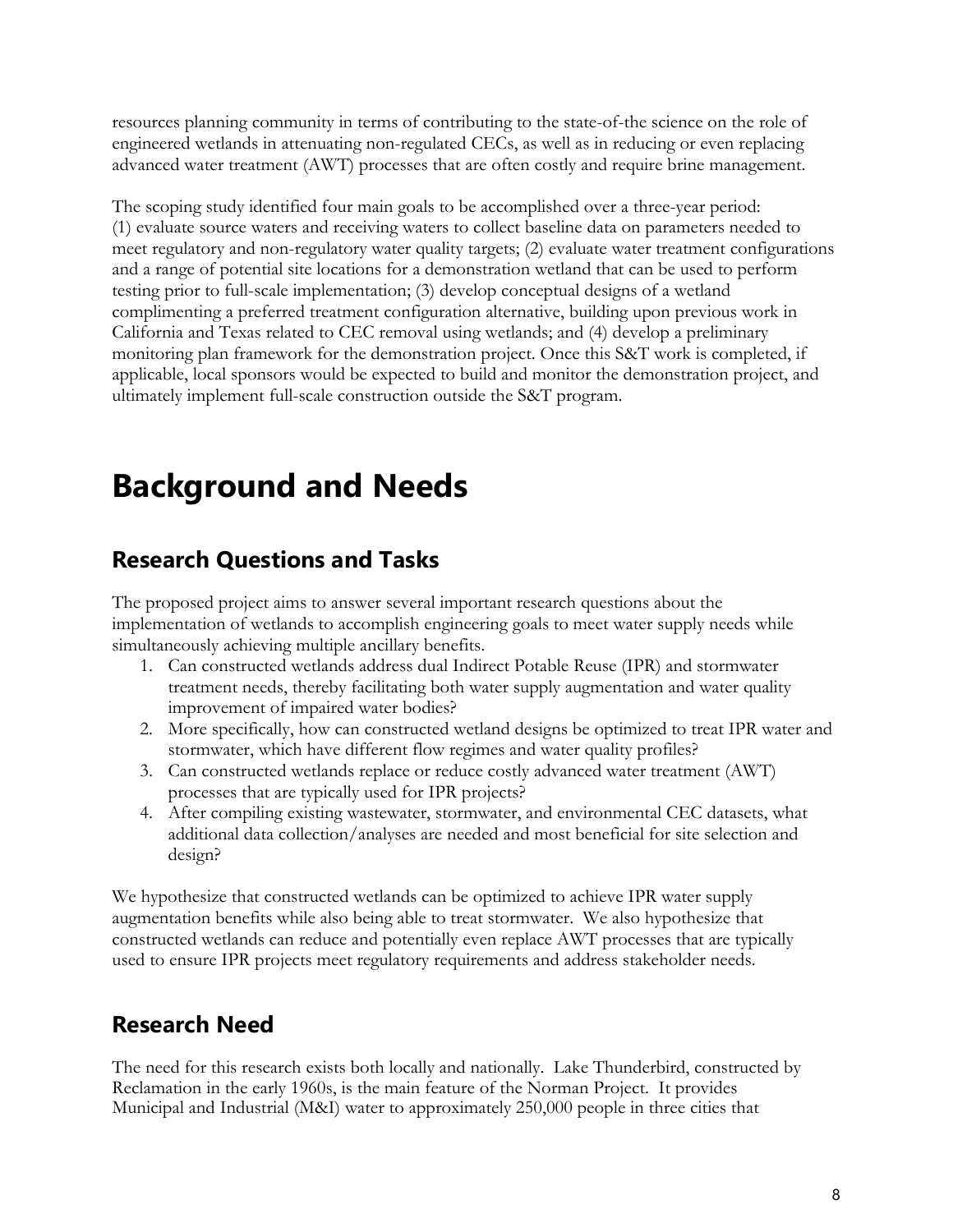comprise Central Oklahoma Master Conservancy District (Water District), a political subdivision of the state established to operate/ maintain the Norman Project through a contract with Reclamation, and to administer water sales as the owner of the M&I water right. There is not enough supply in Lake Thunderbird to meet combined demands of the three cities where Norman's needs are the most immediate and pressing. Norman has and continues to utilize its entire water right allocation on an annual basis, and additional water supplies are necessary to meet the city's current and growing demands. Norman's demands are expected to double over the next 40 years. One of Norman's preferred alternatives to make up for this deficit diverts the city's treated municipal wastewater effluent into Lake Thunderbird, where it would be blended with the water held in storage and then distributed to customers through the existing distribution system.

The term "indirect potable reuse" (i.e., IPR) refers to the "indirect" blending of the city's treated wastewater effluent into the reservoir, and then the subsequent "reuse" (recycling) of that effluent by distributing the water into the "potable" (drinking) water supply. Reclamation's draft AWT Roadmap defines IPR as "water that is further treated after leaving a wastewater treatment facility and is then discharged to an environmental buffer, such as a groundwater aquifer, wetlands, or reservoir, before re-entering the water supply system." The effluent is currently discharged into the Canadian River, which is viewed as a lost resource because there are no downstream water rights or flow requirements in the river. This project proposes to divert the treated effluent into Dave Blue Creek which flows into Lake Thunderbird, both of which would act as "environmental buffers". This would increase reservoir storage, thereby making more M&I water available to the three member cities, namely Norman. The main challenge is ensuring regulatory requirements are met while also satisfying stakeholder concerns related to the impacts this could have on lake water quality and drinking water quality.

In addition to the immediate water supply needs, Lake Thunderbird was listed in 2013 as an impaired water body requiring total maximum daily limit (TMDLs) to be established for its beneficial uses due to high concentrations of chlorophyl-a, low concentration of dissolved oxygen, and a high concentration of biological oxygen demand (ODEQ, 2019). Being on the ODEQ's List of Impaired Waterbodies means there are to be no new loadings (IPR or stormwater), regardless of the IPR water quality, thus requiring stormwater management and IPR to be managed under a one water framework. Reclamation has placed emphasis on improving the knowledge of AWT processes that remove constituents that are not easily removed by conventional treatment. Reclamation's draft AWT Roadmap identifies constructed wetlands as a key strategy to advance IPR projects. Three of Reclamation's AWT goals: 1) augment the supply of usable water in the U.S., 2) understand and minimize the environmental impacts of AWT, and 3) lower the financial costs of AWT are all identified in Research Tasks. This research further advance IPR across the West, which has the potential to significantly alleviate water deficits, especially during drought periods; assess efficacy of treatment wetlands for constituents including CECs to reduce the levels of these in our potable water supplies, thereby improving environmental sustainability; augment treatment wetlands to AWT processes to reduce energy/chemical needs and lower the cost of treatment.

In the United States, it has been shown that many organic contaminants present in municipal wastewater treatment plant (WWTP) effluent are also widespread in surface and groundwaters that receive WWTP discharges (Kolpin and others, 2002; Barnes and others, 2008; Focazio and others, 2008). One of the issues of concern is the potential for estrogens and other Constituents of Emerging Concern (CECs) in WWTP effluent to elicit adverse ecological or human health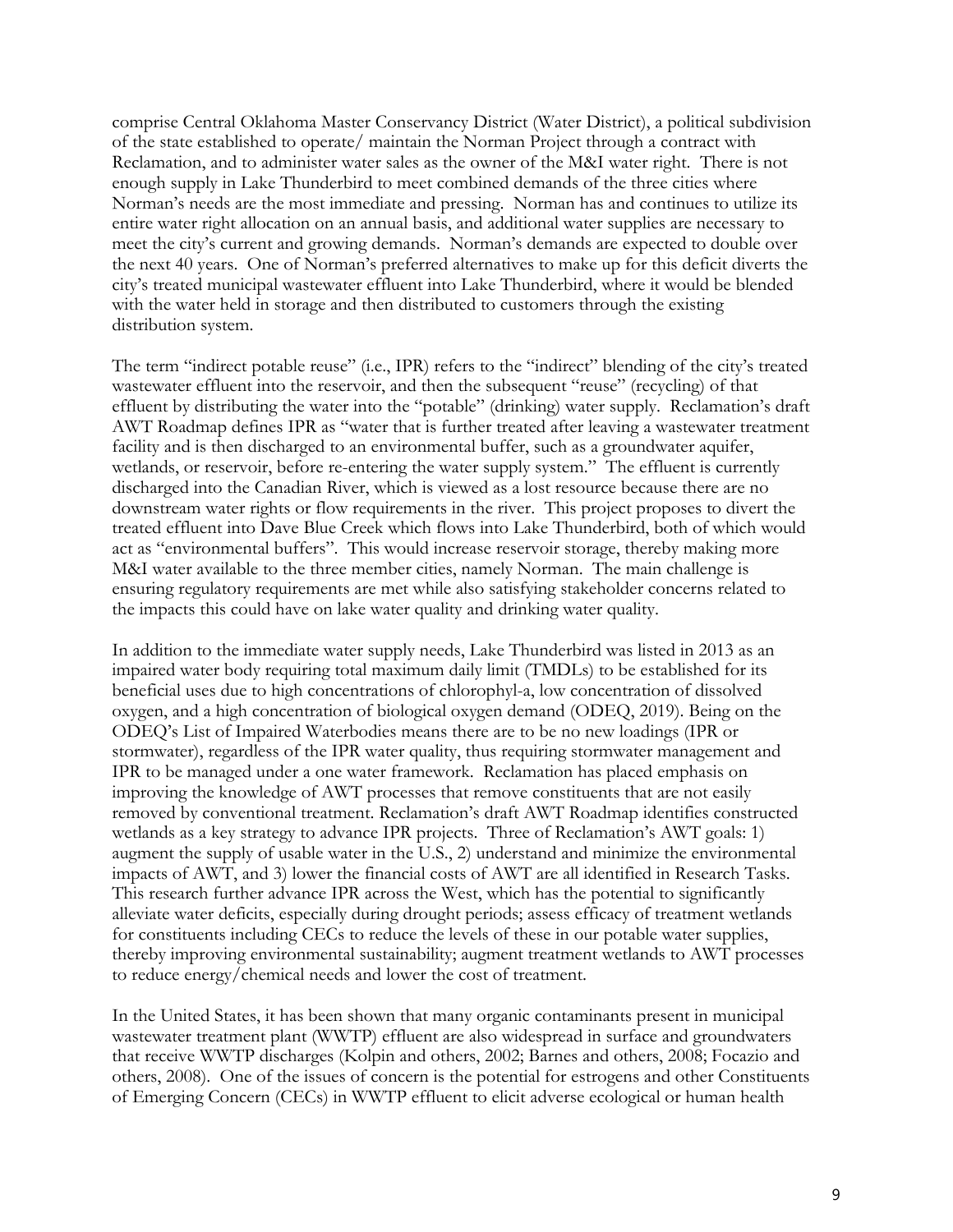outcomes (Jobling and others, 1998; Sumpter and Johnson, 2005; Ankley and others, 2007; Vajda and others, 2008; Barber and others, 2011). A number of chemicals widely present in WWTP effluents (including steroidal hormones, alkylphenol nonionic surfactant degradation products, bisphenol A, natural products) have been shown to cause reproductive impairment in fish (Barber and others, 2007; Vajda and others, 2011). Likewise, it has been recently shown at the operational scale, that advanced treatment can remove EDCs as well as endocrine disrupting effects in exposed fish (Johnson and Sumpter, 2001; Barber and others, 2012).

Westerhoff et al., (2014) echoed these similar benefits and pointed out while constructed wetland design has been optimized for denitrification and/or establishment of ecological habitat, few design guidelines exist for removing contaminants of emerging concern (CECs) in these engineered systems. This deficiency therefore directed research at identifying factors for influencing removal of organic and nano-material CECs in constructed wetlands, with the goal of establishing design criteria for CEC removal in wetlands located between CEC sources and raw potable water supplied. Further, although researched for the purpose of agricultural irrigation but relevant for other reuse of wastewater reclamation, Shingare et al. (2019) illustrated that despite its wide application for the role of macrophytes that form an integral part of constructed wetlands and specific mechanisms involved in pathogen removal by them is still barely understood due to complexities involved and influencing factors.

### <span id="page-9-0"></span>**Benefits and Impacts**

Similar to the needs identified above, the benefits are both local and national, and they are both immediate and long-term. The Norman Project (Lake Thunderbird) is a Reclamation project. It provides multi-purpose benefits, including M&I, recreation, and fish and wildlife benefits. From the IPR water supply augmentation context, the benefit to Reclamation is longer-term. The Norman Project is considered a "transferred works" project, meaning water deliveries and O&M have been transferred to the Water District through a repayment/O&M contract with Reclamation, which maintains ownership of the Project and oversees management and dam safety. The Water District holds a M&I water right of 21,600 acre-ft per year out of Lake Thunderbird. Reclamation recently performed a yield analysis on Lake Thunderbird and found that the yield is not sufficient to deliver the full 21,600 acre-feet per year water right during critical drought periods. In fact, during a repeat of the drought of record, Reclamation found that the reservoir can only supply 10,400 acre-ft per year, which is less than 50 percent of its design capacity. The objective of the IPR project is to increase reservoir storage and make up for this deficit during drought periods. By improving water supply reliability, the financial solvency of the Water District is improved, which helps the District fulfill its contractuallyobligated O&M requirements at the Norman Project. A properly maintained Norman Project benefits Reclamation and the public for many reasons. Benefits to Reclamation also are derived through benefits to recreation and fish and wildlife, which are authorized purposes of the Norman Project. Reclamation (the U.S.) proportioned the repayment of the Norman Project in accordance with multi- versus single-purpose (M&I) benefits, with the U.S. (Reclamation) paying for the former and the Water District paying for the latter. As such, the IPR project is helping maintain authorized multi-purpose benefits, which effectively helps solidify Reclamation's return on investment in the Norman Project.

For the cities (namely Norman) that depend on Lake Thunderbird, the IPR project will provide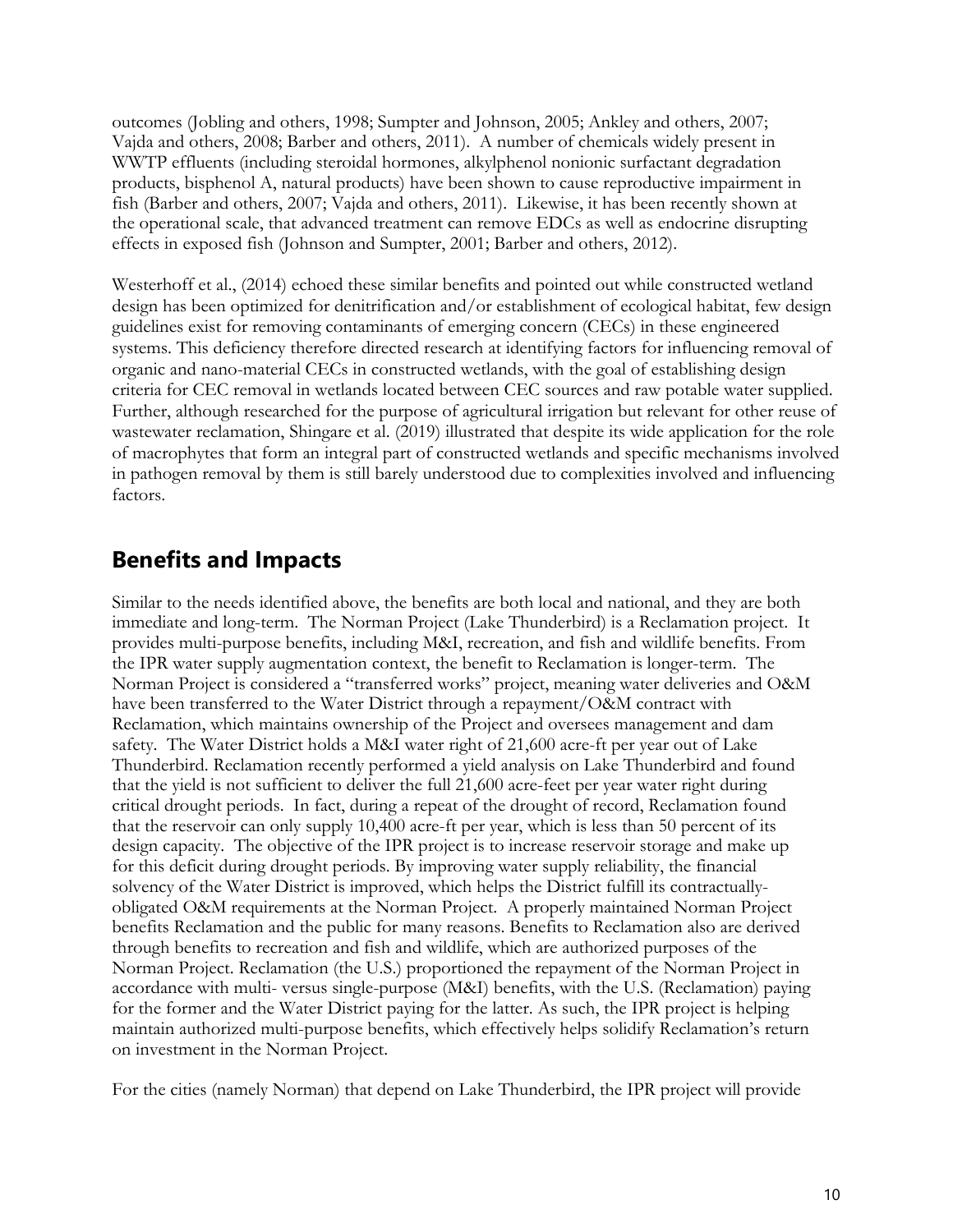single-purpose M&I benefits, which will allow the cities to deliver safe drinking water and continue to prosper economically. In addition to M&I benefits, benefits to recreation and fish and wildlife also benefit the local communities. As previously stated, when the reservoir drops below 1,031 ft in elevation, boat access is eliminated. Maintaining lake levels through IPR would benefit a portion of the one million visitors that enjoy Lake Thunderbird each year. Furthermore, it is worth noting that there is an immediate benefit to Reclamation politically by merely partnering on this research, which is considered a fairly high profile and potentially contentious effort in Oklahoma and beyond. In fact, there are few if any projects of its kind in the U.S. in terms of using a Reclamation reservoir as part of an IPR project. Reclamation's involvement will be critical towards providing technical credibility to the process, and this will benefit Reclamation staff and help build trust between the Oklahoma- Texas Area Office, which is overseeing Reclamation's involvement, and the Water District, cities, and the public. While the results of this research will provide immediate benefits to a specific Reclamation stakeholder and project, they will also provide future benefits to other stakeholders, projects, and communities. The results will be applicable to many other Western communities facing similar challenges, and to Reclamation reservoirs with high nutrient loads. A very important part of this project will be documenting the evaluation, decision- making, and conceptual design processes and considerations to make the project results more beneficial and transferable to others.

#### <span id="page-10-0"></span>**Previous Work**

This research that was awarded a FY 2022 S&T grant (Project ID 220006) will build upon previous constructed wetlands research Reclamation conducted in collaboration with USGS, beginning with initial designs developed by USGS, and more recently in Texas. Between 2012 and 2015, the S&T Program invested significant funding to support efforts to identify, evaluate, and select a preferred wetland design and demonstration site for testing. A demonstration site was selected in Waco, TX adjacent to the Brazos River, and designs were completed, as well as a monitoring plan. The goal of the Brazos Demonstration Wetlands was to test a new and innovative wetland design that incorporated a unique combination of surface and subsurface treatment zones, as well as passive aeration units including cascades and turbulent stream channels. Designs, engineering, and monitoring plans were prepared and reviewed by an expert, multi-disciplinary team of Federal, state, local, academic, and private entities. Following a ribbon cutting ceremony, construction of the demonstration site was set to begin in January 2016, and initial findings were expected in 2018 after a three-year monitoring period. However, unexpected changes in city leadership caused the project to be halted at the last minute.

Since that time, Reclamation and USGS have been searching for a new entity with similar needs that could sponsor a similar type of project; one that could build upon and utilize the knowledge and data that came from the previous S&T work in Waco, TX. Norman, Oklahoma is home to University of Oklahoma (OU) and is highly regarded as one of the leaders and trend setters in Oklahoma when it comes to water and wastewater management. The water and stormwater utility directors at Norman are relatively new to their positions, visionary, highly energetic, and passionate about innovative solutions. If implemented, this IPR project would be the first of its kind in Oklahoma. In fact, recognizing Norman and others' growing interest in IPR, the Oklahoma Department of Environmental Quality (ODEQ) recently approved new IPR regulations that will be incorporated into this research. Back to Texas, the goal is to build upon the previous work in TX, but not to repeat it. Norman's needs are different than those in Waco, primarily because the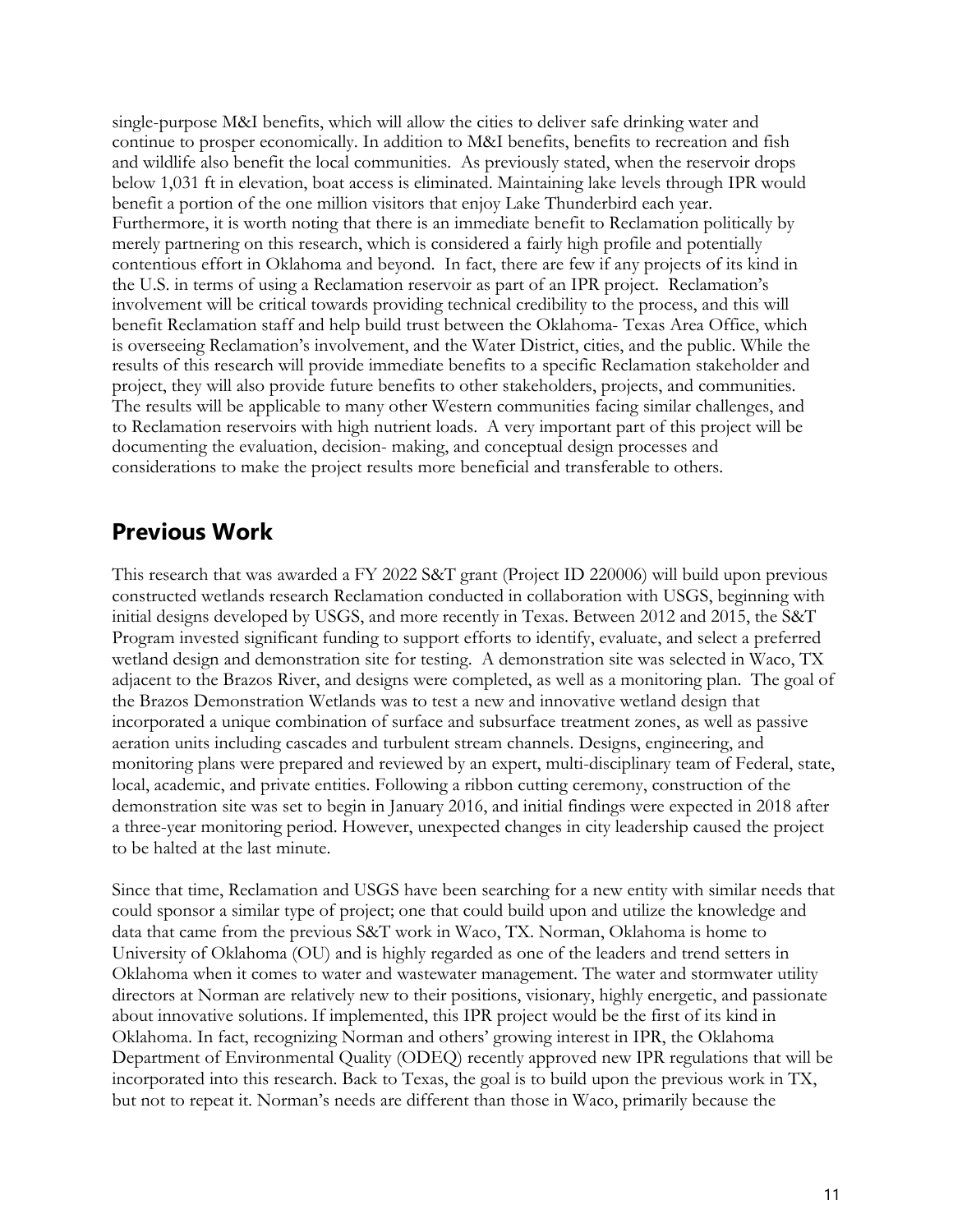Norman wetland proposes to integrate stormwater treatment into the IPR treatment designs. The interesting challenge for this project will be transferring the design knowledge from TX to Norman while considering the different physical and hydrologic landscape, regulatory framework, as well as overall research objectives. That said, some of the key outcomes in terms of design constraints learned from TX that will be incorporated into the identification of a demonstration site in Norman are as follows: (1) the presence of a nearby source of wastewater and an area to discharge where additional permitting is not required; (2) a minimum flow of 1.0 cfs ( $\sim$  645,000 gpd); (3) an approximate site size (including water surfaces, berms, O&M access, and side slopes) between five and thirty acres; (4) an elevation change of at least five feet from the inflow water surface to the outflow; (5) the presence of nearby source materials, including earth, high humus soils, impermeable soils, cobbles, pea gravel, sand, river boulders, and wetland plants; (6) no extreme earthwork or rock excavation required; (7) existing of in-kind construction capabilities; (8) site access and sampling locations; and (9) on-site logistic and staff support to include storage and lab space, and assistance with collecting samples.

### <span id="page-11-0"></span>**Facilitated Adoption**

One of the primary outcomes of this research will be facilitating operational decisions while ensuring compliance with water quality regulations. The city of Norman is currently pilot testing multiple advanced water treatment processes (AWT), namely biological filtration and ultraviolet (UV) disinfection and is evaluating the costs and efficacy of removing target constituents from its wastewater effluent as part of its future IPR project. The proposed Title XVI project includes a critical, 30- month field research study to evaluate advanced treatment processes against anticipated effluent water quality limits for IPR via reservoir augmentation in accordance with the requirements for IPR in Oklahoma. The field research will also determine the physical viability of advanced treatment processes for an inland IPR application, without the use of high-pressure membranes (nanofiltration or reverse osmosis). The question remains as to what role constructed wetlands may play in this project. Depending on the results of this S&T study and that of future demonstrationscale testing, a decision will be made to either use the constructed wetland alongside existing AWT processes, or to replace AWT altogether, whether to place the wetland before or alongside Dave Blue Creek or whether or not to integrate stormwater treatment/management. These have very real-world adoption implications in terms of how the IPR project will be operated and adopted. As it currently stands, Norman's goal is to have the IPR project running within five years. Assuming a full-scale, IPR project is implemented, two options are being considered in terms of when/how to discharge the treated effluent into Lake Thunderbird. The first option is continuous, year-round discharge into the reservoir, and the other option is to discharge into the reservoir only during drought periods when pre-determined reservoir elevation trigger points are reached (i.e., when the reservoir drops to elevation 1,035 ft (30 percent drop), the IPR discharge is turned on. The ultimate role of the constructed wetland in the IPR process will partly determine with operational scenario to adopt.

The operational implications discussed above need to be placed on the context of meeting regulatory requirements. Lake Thunderbird has been designated as a Sensitive Water Supply (SWS) by the State of Oklahoma in 2002. Lake impairments include low dissolved oxygen, high Chlorophyll-a, and high turbidity caused by stormwater flows and nonpoint sources during runoff events. A Total Maximum Daily Load (TMDL) for these constituents also has been established, and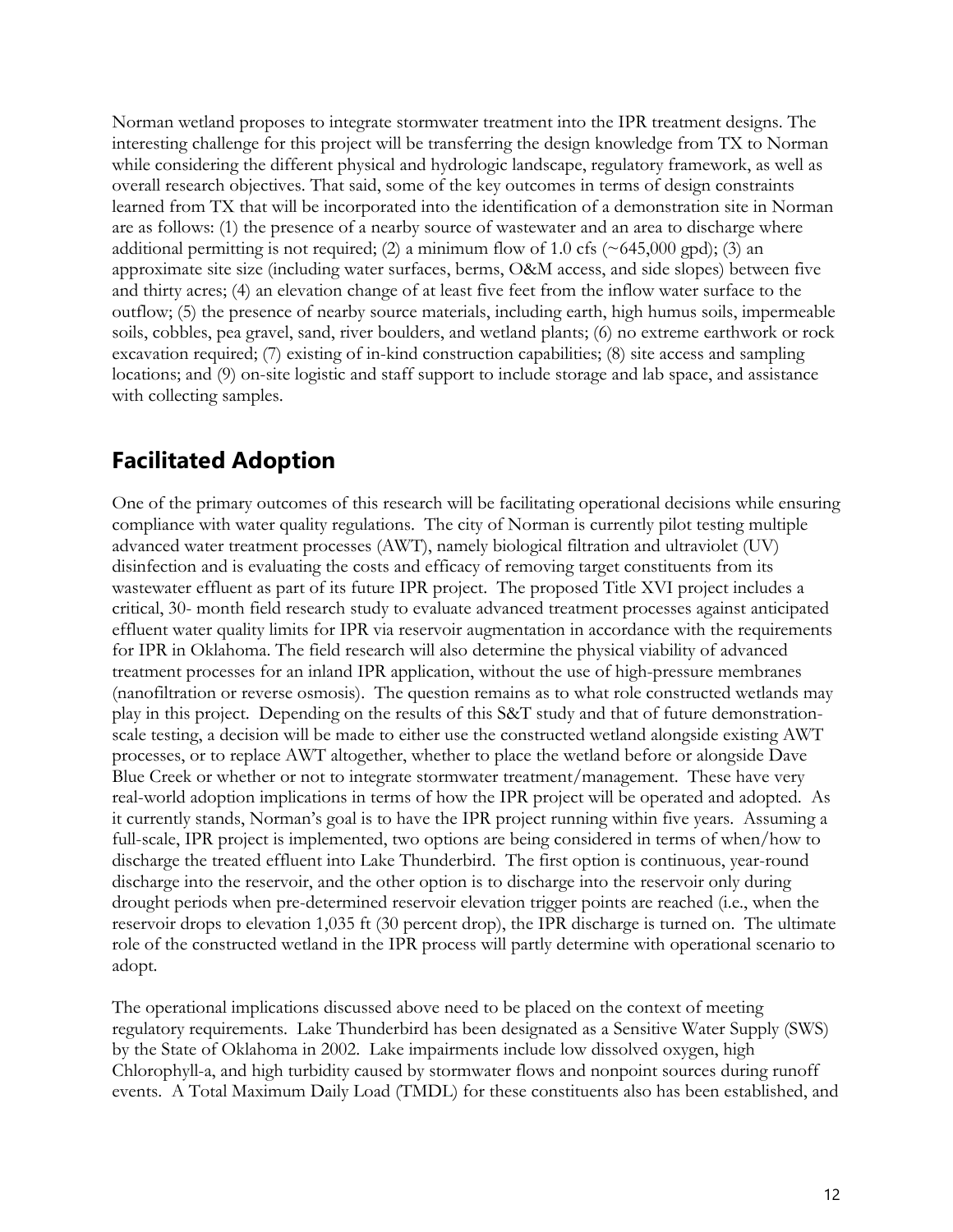as an SWS, additional restrictions are placed on discharges into the reservoir. The Oklahoma Water Resources Board (OWRB) and Oklahoma Department of Environmental Quality (ODEQ) ensure requirements associated with TMDLs and SWS are met. Both State agencies are key partners of this project. By demonstrating effective treatment of source waters (wastewater effluent, advanced treated effluent, stormwater) and anti-degradation of receiving waters (Dave Blue Creek and Lake Thunderbird), this research paves the way for regulatory approval of discharges into Lake Thunderbird that otherwise could not be obtained.

Finally, the results will be used by research sponsors and partners to build community trust and stakeholder/public acceptance regarding the extent to which the treatment regime removes CECs and protects public and ecological health. Even though CECs are non-regulated, garnering support will facilitate adoption of constructed wetlands as a preferred method to facilitate IPR and water supply augmentation.

#### <span id="page-12-0"></span>**Proposed Wetland Pilot Project Configurations and Locations**

It became clear early in the scoping study which was further reinforced during the formation of the partnership (a list of study partners is provided in the section below) that the City of Norman has two primary needs that could be addressed (at least in part) by constructed wetlands. While the main objectives for Norman would be supporting their IPR project and stormwater treatment needs, they also expressed interest in the ancillary benefits that constructed wetlands can provide (e.g., social, economic, and ecological benefits). In discussing potential project configurations to maximize benefits and potential project locations, it became apparent that several alternatives for implementation of constructed wetlands were possible. As is usually the case with integrative projects that will address multiple needs and provide multiple benefits, it was not immediately obvious which alternative (i.e., potential solution) was the best (i.e., would provide the most benefit at an acceptable cost). Therefore, as the first steps in the proposed conducting study, it was decided to perform an evaluation of alternatives and collect additional data to help Norman reach a decision on how to best incorporate constructed wetlands into their "one water" strategy, as well as to provide a road map for other communities and utilities considering similar scenarios.

The seven alternatives that were identified in the scoping study are shown in Figure 1 below. The current plan (which is not final) for Norman's IPR project involves treating secondary effluent from their wastewater treatment plant (already meeting requirements to be discharged to the Canadian River) with several advanced water treatment processes. The advanced treated water, now the IPR source water, would be pumped uphill to Dave Blue Creek, one of two major tributaries that flow into Lake Thunderbird, via a pipeline. The IPR source water would commingle with the creek water and flow into Lake Thunderbird.

The goal of the proposed evaluation of alternatives process is to select a sustainable, multi-benefit wetlands implementation scenario for Norman, and to help ensure that the planned demonstration project represents the full-scale configuration and goals. By considering the importance of various evaluation criteria to Norman and other interested parties, and by documenting the evaluation process and benefits of the selected alternative, the aim is to proceed with a plan that will maintain momentum. Another important goal of the evaluation of alternatives is to document the process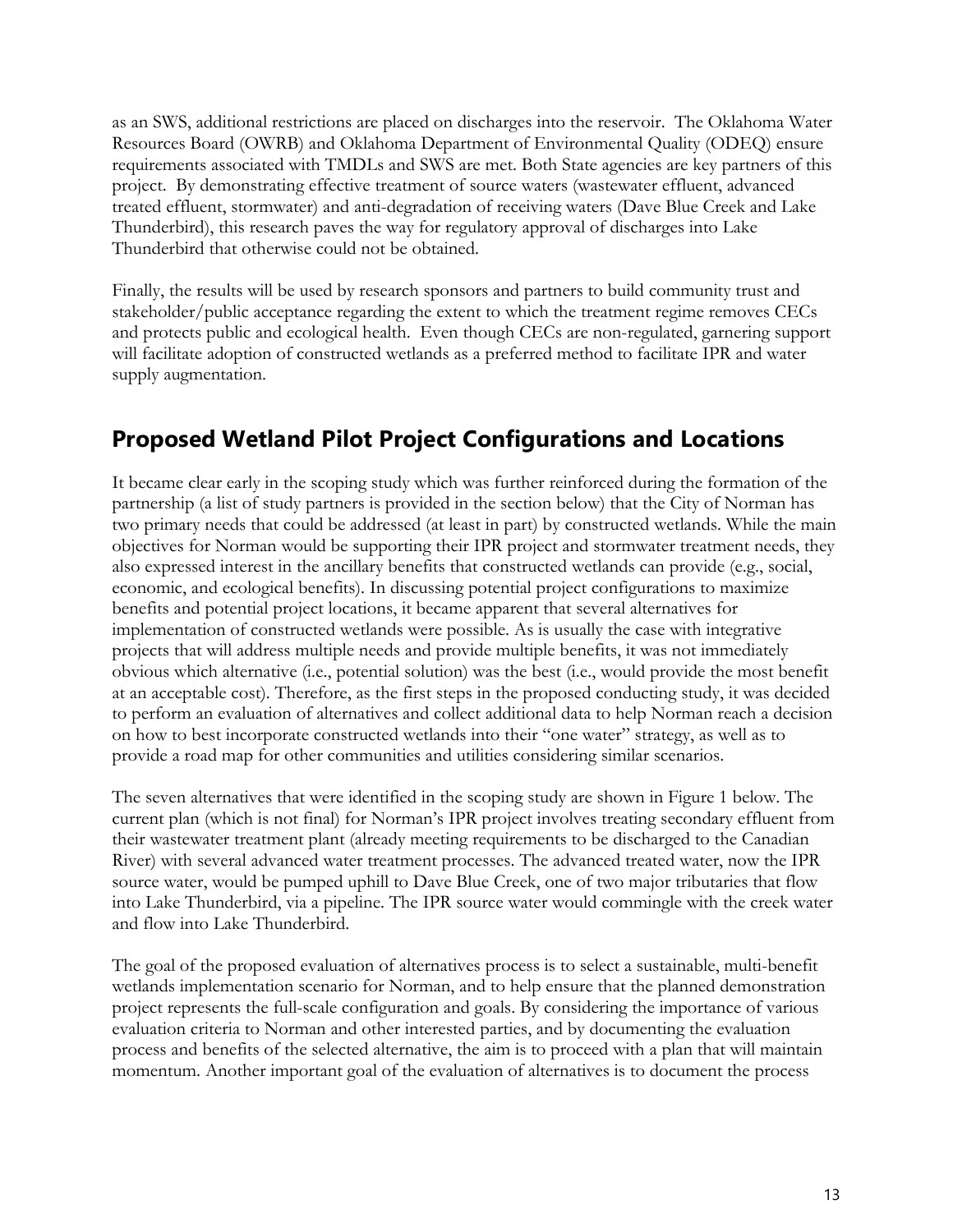and decisions made to serve as a road map for other communities considering constructed wetlands, or even other types of green infrastructure.

The evaluation of alternatives process will be based on an abbreviated triple bottom line framework, meant to provide a more comprehensive understanding of value and success, considering three bottom lines: environmental, financial, and social. As opposed to evaluating alternative treatment trains for a treatment plant, for example, evaluating alternative plans for constructed wetlands can be more complex in some ways in that they can provide multiple benefits beyond water treatment. Unlike treatment plants, they provide great opportunities for environmental/habitat benefits and social (e.g., aesthetic, educational, recreational, public acceptance of IPR) benefits that should be considered. Scoring criteria will be identified based on these factors, practical considerations/input from Norman's utilities, and more standard economic and treatment performance considerations. Implementation risks and the design constraints previously identified in the Brazos Wetlands project in Texas will also be incorporated into the scoring criteria (e.g., minimum flow, acreage, topography, soils, etc.). Alternatives will be ranked based on the scoring criteria, weighted according to relative importance based on input from the team and stakeholders, to make "the best" decision for Norman, and the process will be documented to outline for other communities how to make "the best" decision for them.

Lastly as earlier stated, the city of Norman is currently implementing a 30- month field research study to evaluate advanced water treatment processes against anticipated effluent water quality limits for IPR via reservoir augmentation in accordance with the requirements for IPR in Oklahoma. The field research will also determine the physical viability of advanced treatment processes for an inland IPR application, without the use of high-pressure membranes (nanofiltration or reverse osmosis). The question remains as to what role constructed wetlands may play in this project.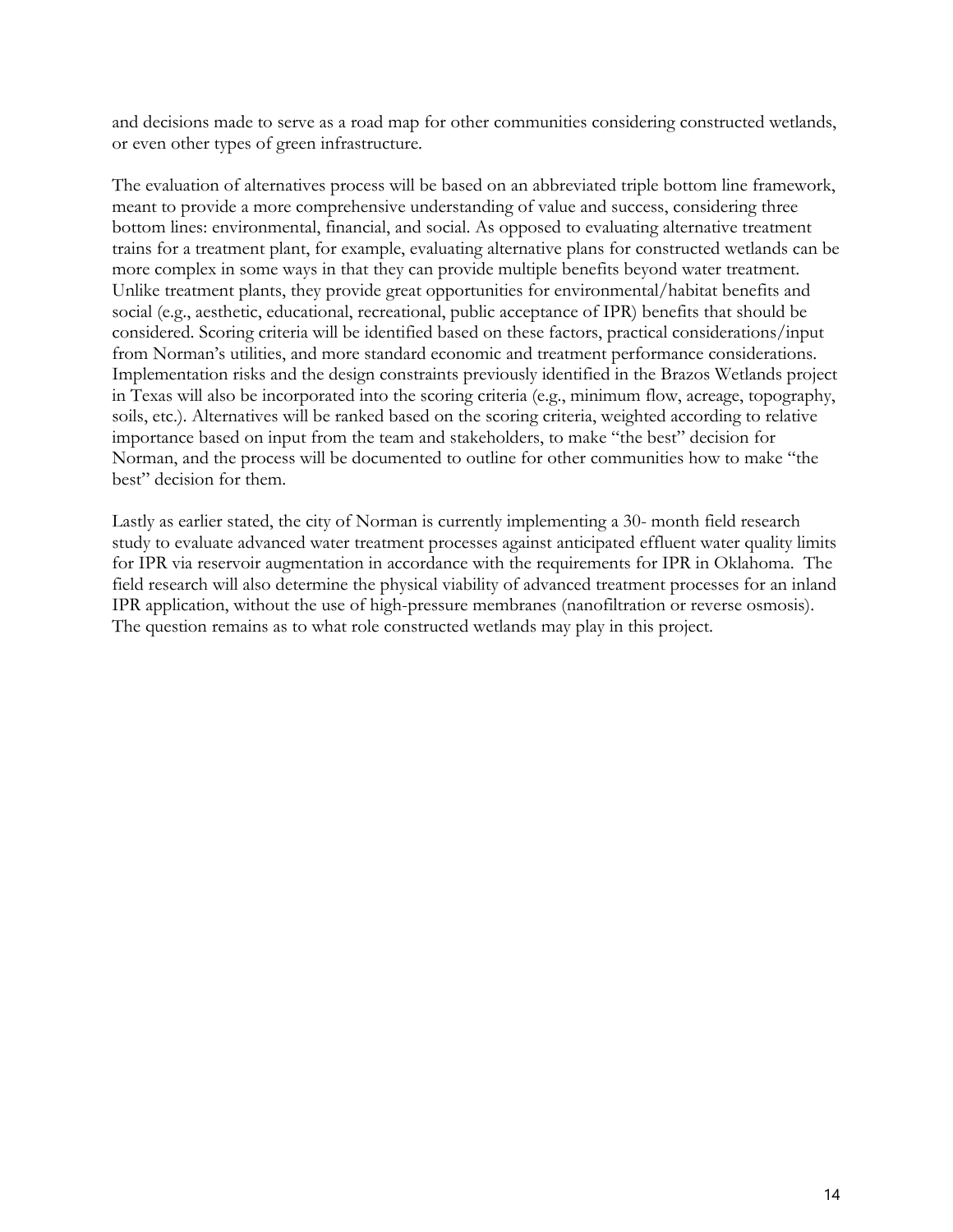

Figure 1. Seven alternative constructed wetlands implementation scenarios that were identified in the scoping study, and that will be evaluated and ranked in the proposed conducting study. Note: WWTP = wastewater treatment plant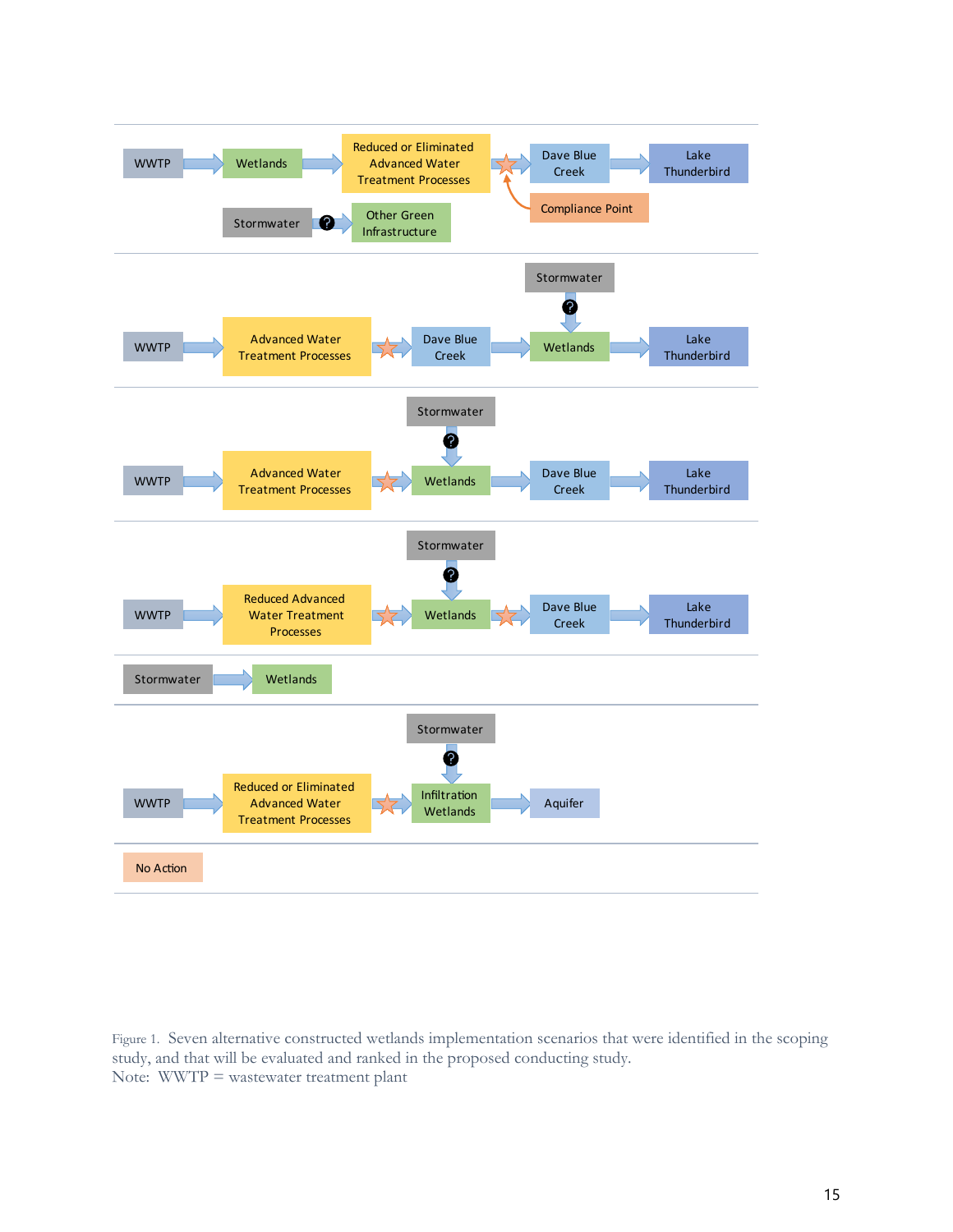# <span id="page-15-0"></span>**Methods and Study Partners**

Several key partners were identified in the scoping study, including:

- Local Partners: Central Oklahoma Master Conservancy District and member cities Norman, Midwest City, and Del City
- Federal Partners:
	- Reclamation's OTAO and TSC
	- USGS multi-disciplined integrated science teams and labs (Columbia Environmental Research Center, Toxic Substances Hydrology and Ecosystems Research
	- EPA Office of Research & Development
- State Partners:
	- Oklahoma Department of Environmental Quality (ODEQ)
	- Oklahoma Water Resources Board (OWRB)
- Academia Partners: University of Oklahoma Center for Restoration of Ecosystems and Watersheds.

Study partners collaborated during this scoping effort and identified several tasks to be completed over the course of three years [\(Table 1\)](#page-16-0).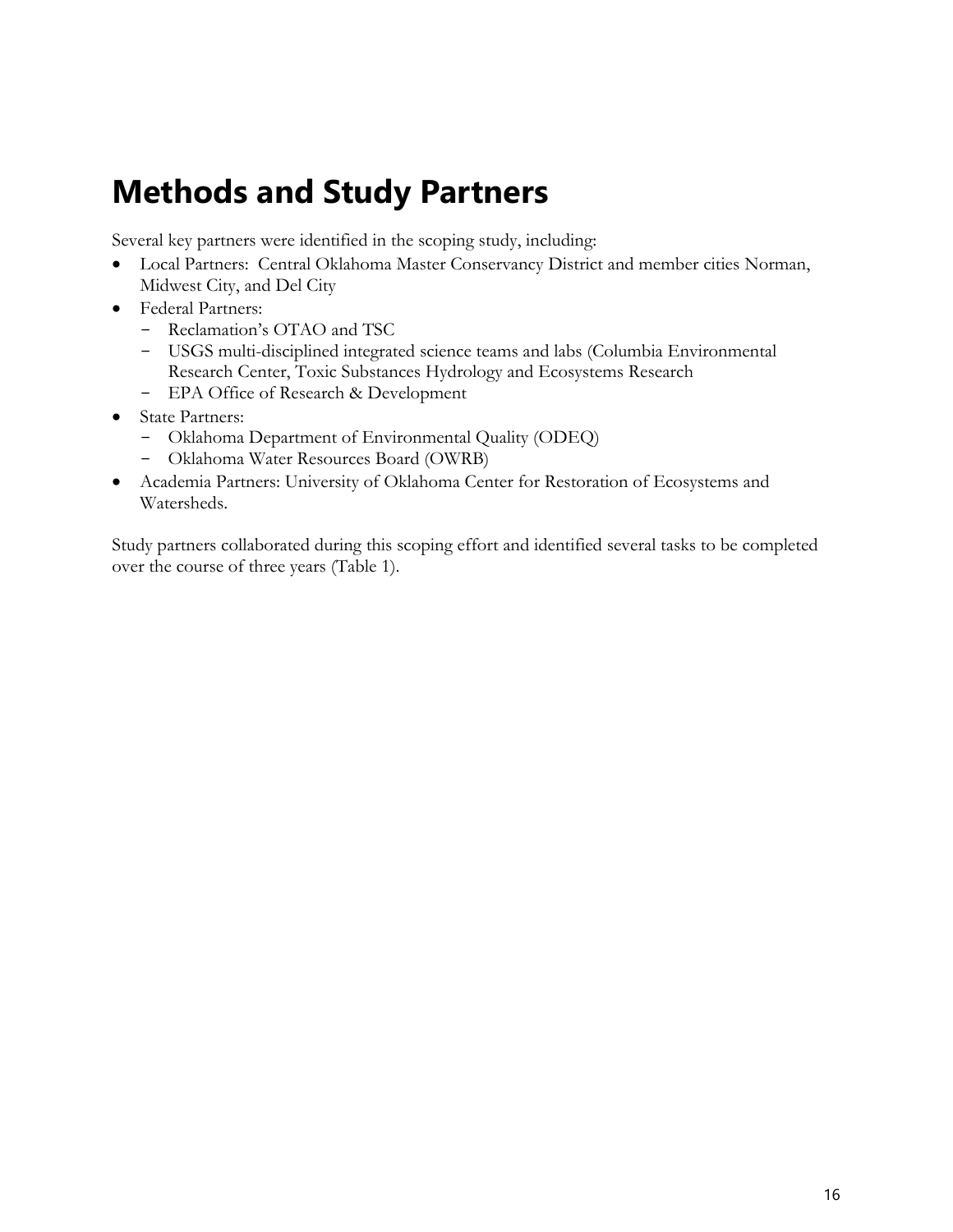| Table 1. Tasks identified in this scoping effort. |  |  |  |  |  |
|---------------------------------------------------|--|--|--|--|--|
|---------------------------------------------------|--|--|--|--|--|

<span id="page-16-0"></span>

| <b>Task</b>                                                                             | <b>Schedule</b>       | <b>Primary</b><br><b>Entities</b><br><b>Involved</b> | <b>Task Description</b>                                                                                                                                                                                                                                                                                                                                                                                                                                                                                                                                                                                                                                                                                                                                             |
|-----------------------------------------------------------------------------------------|-----------------------|------------------------------------------------------|---------------------------------------------------------------------------------------------------------------------------------------------------------------------------------------------------------------------------------------------------------------------------------------------------------------------------------------------------------------------------------------------------------------------------------------------------------------------------------------------------------------------------------------------------------------------------------------------------------------------------------------------------------------------------------------------------------------------------------------------------------------------|
| Task $0 -$<br>Project<br>Management                                                     | <b>Entire Project</b> | OTAO, TSC,<br>OU, USGS                               | Service agreement for TSC<br>$\bullet$<br>Cooperative Ecosystems Studies Unit agreement for University of Oklahoma<br>$\bullet$<br>Interagency agreements for USGS                                                                                                                                                                                                                                                                                                                                                                                                                                                                                                                                                                                                  |
| Task $1 -$<br>Communications<br>Plan                                                    | <b>Entire Project</b> | OTAO, USGS,<br>Norman                                | Communications Plan to ensure proper messaging and public outreach.                                                                                                                                                                                                                                                                                                                                                                                                                                                                                                                                                                                                                                                                                                 |
| Task $2-$<br>Literature<br>Review                                                       | <b>Entire Project</b> | OTAO, TSC                                            | Organize wetlands research conducted during FY 21 S&T Scoping Study<br>Gather/assess recent papers/publications on applications of financial, social,<br>and economic criteria in support of alternatives analysis<br>Compile/organize data and publications related to the Brazos Demonstration<br>Wetland project                                                                                                                                                                                                                                                                                                                                                                                                                                                 |
| Task $3-$<br>Data<br>Compilation,<br>Data<br>Collection<br>and<br>Technical<br>Analyses | 2022                  | TSC, USGS, OU<br><b>EPA</b>                          | Conduct detailed and comprehensive chemical and microbial/pathogenic<br>analysis of IPR source waters.<br>Provide a detailed characterization of source waters and receiving waters.<br>Coordinate with OU on existing NSF/EPSCoR grant to determine<br>logistics/parameters in building the additional mesocosms.<br>Compile and summarize existing stormwater data collected from the USGS<br>National Stormwater Dataset.<br>Compile and summarize existing baseline CEC data collected in the Lake<br>Thunderbird watershed by Oklahoma University.<br>Ensure proper coordination among all partners ranging from planning,<br>sampling, analyses and modeling.<br>Derive list of constituents that are critical for this study in relation to the<br>$\bullet$ |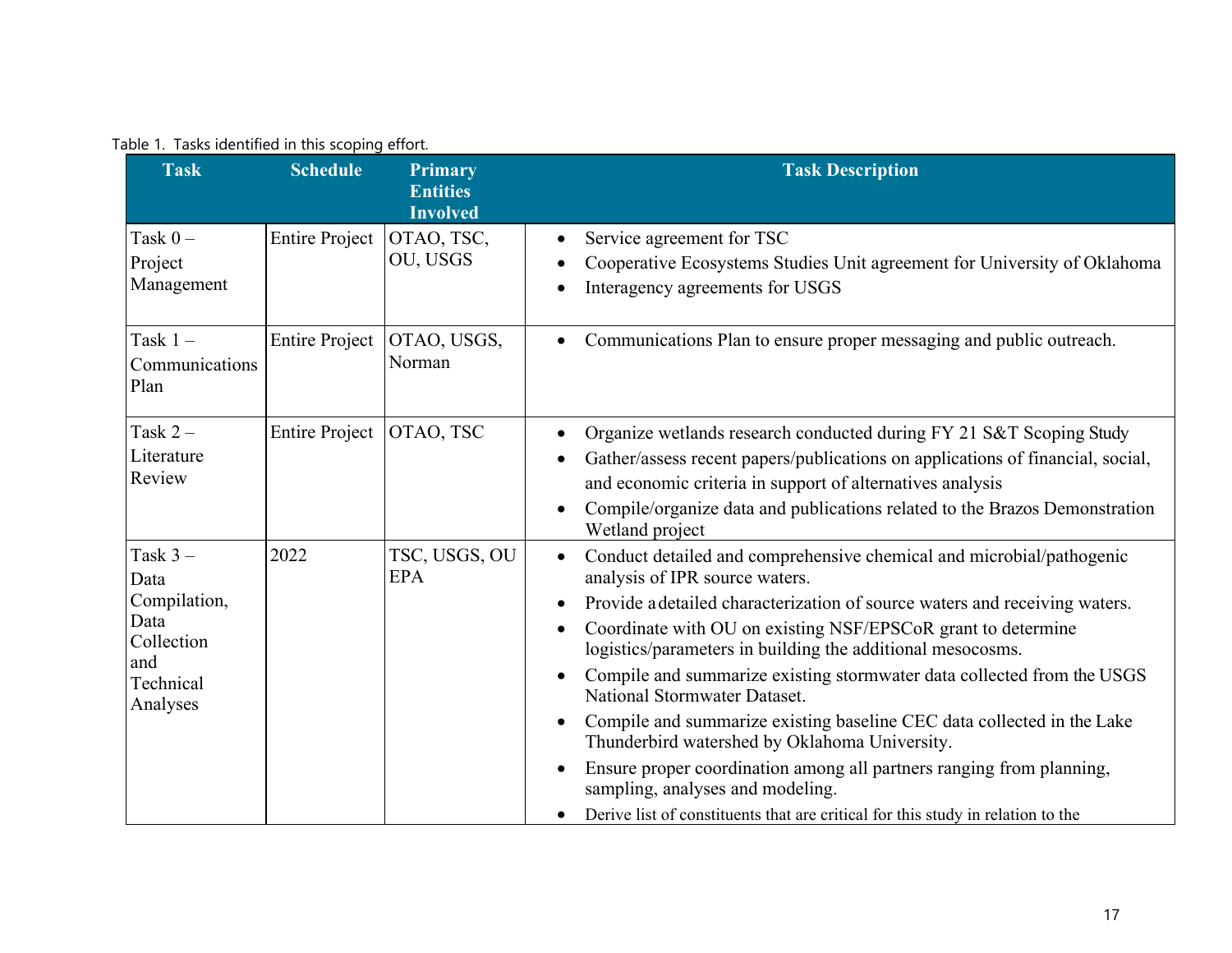|                                                                     |      |                            | alternatives analysis; WQ key characteristics we will be treating for.                                                                                                                                                                                                                                                                                                                                                                                                                                                              |
|---------------------------------------------------------------------|------|----------------------------|-------------------------------------------------------------------------------------------------------------------------------------------------------------------------------------------------------------------------------------------------------------------------------------------------------------------------------------------------------------------------------------------------------------------------------------------------------------------------------------------------------------------------------------|
| Task $4-$<br>Identification<br>and<br>Evaluation of<br>Alternatives | 2022 | TSC, OTAO,<br>Norman, USGS | Refine the treatment configuration alternatives, if applicable, in terms of<br>$\bullet$<br>location of constructed wetland relative to advanced water treatment and<br>Dave Blue Creek, in addition to integration of stormwater treatment.<br>Identify scoring criteria and rank alternatives based on scoring criteria,<br>including anticipated treatment effectiveness, environmental and social<br>factors, risks, and costs.<br>Perform technical analyses on removal of key constituents from the various<br>source waters. |
| Task 5 -<br>Selection of<br>Preferred<br>Alternative                | 2022 | TSC, OTAO,<br>Norman, USGS | Prepare technical memorandum describing the process and results of the<br>$\bullet$<br>alternatives evaluation including a brief description of each of the seven (or<br>more) treatment configurations/demonstration site alternatives, including:<br>preliminary site plans, design considerations, engineering components, and<br>costs; solicit feedback from project team, stakeholders, and peer reviewers.                                                                                                                   |
| Task 6 -<br>Conceptual<br>Design of<br>Preferred<br>Alternative     | 2023 | <b>USGS</b>                | Develop a wetlands demonstration site design that utilizes gravity flow and<br>reactors-in-series principles to optimize passive treatment mechanisms<br>including aerobic and anaerobic biodegradation, sorption, photolysis, plant<br>uptake.<br>Incorporate results and outcomes of Oklahoma wetlands mesocosm research<br>into conceptual designs identified above; solicit feedback from project team,<br>stakeholders, and peer reviewers.                                                                                    |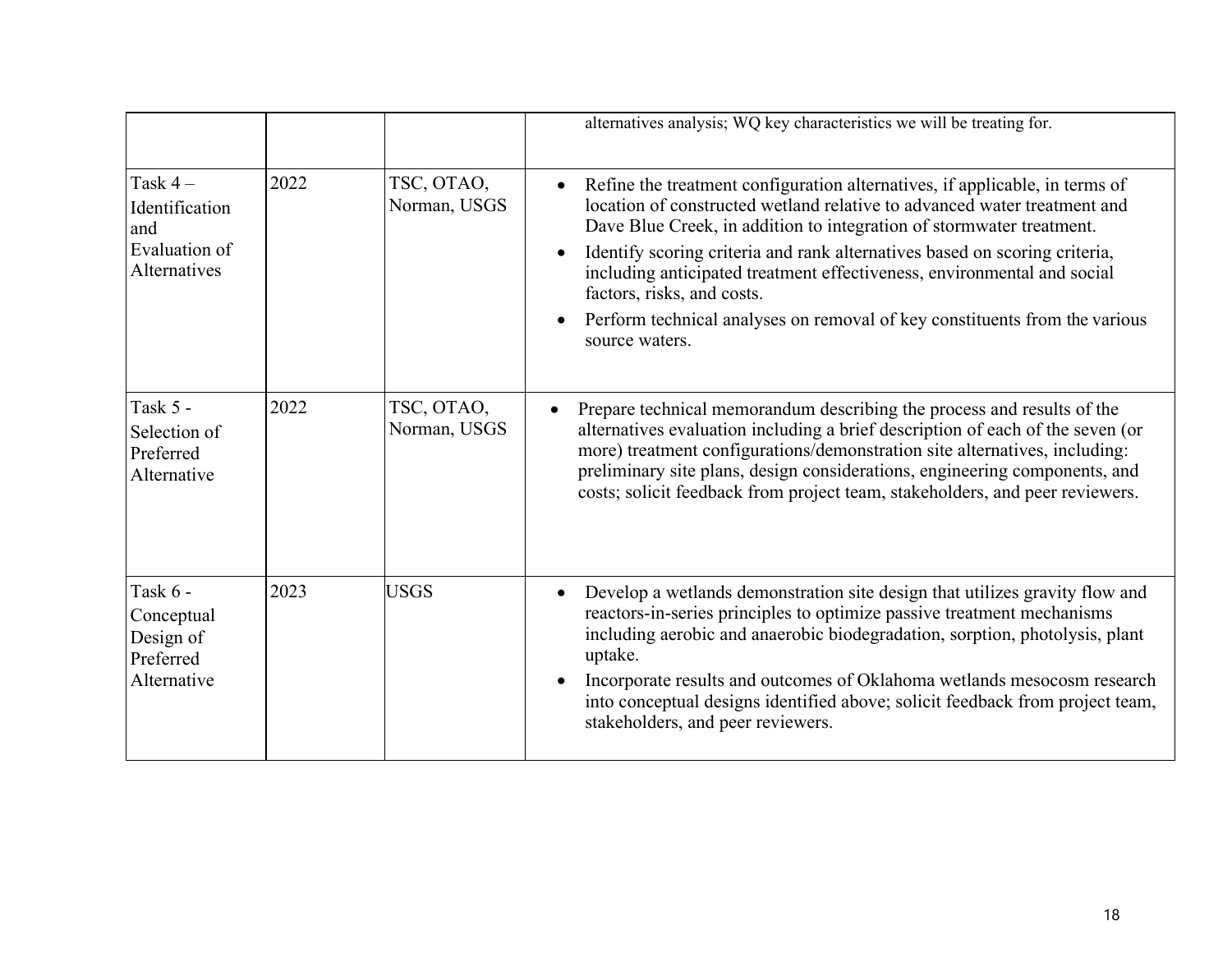| Task 7 -<br>Hydrological,<br>Chemical, and | 2023 | USGS, EPA,<br><b>ODEQ</b>         | Identify performance data required to determine how well the constructed<br>wetland meets design (water quality) objectives, including IPR and TMDL<br>regulatory requirements, attenuation of CECs.                                                                                                                              |
|--------------------------------------------|------|-----------------------------------|-----------------------------------------------------------------------------------------------------------------------------------------------------------------------------------------------------------------------------------------------------------------------------------------------------------------------------------|
| Biological<br>Monitoring Plan<br>Framework |      |                                   | Identify performance data needed to characterize wetland startup conditions,<br>evaluate attenuation functions, and to generate a comparison dataset for the<br>evaluation of treatment performance as the wetland system matures.                                                                                                |
|                                            |      |                                   | Identify performance data and modeling tools needed to determine how the<br>wetland could impact receiving surface waters, as well as shallow<br>groundwater and river floodplain water quality, including bioaccumulation<br>and biogeochemical impacts (e.g., denitrification, phosphorus cycling,<br>organic carbon dynamics). |
| Task 8 -<br>Communications                 | 2023 | OTAO, TSC,<br><b>USGS, Norman</b> | Finalize technical memorandums (i.e., evaluation and selection of preferred<br>$\bullet$<br>alternative; conceptual design; monitoring plan framework).                                                                                                                                                                           |
| and Project<br>Close-Out                   |      |                                   | Present findings to Water District board of directors; present findings to IPR<br>Citizen Advisory Committee; present findings at an internal and external<br>webinar.                                                                                                                                                            |
|                                            |      |                                   |                                                                                                                                                                                                                                                                                                                                   |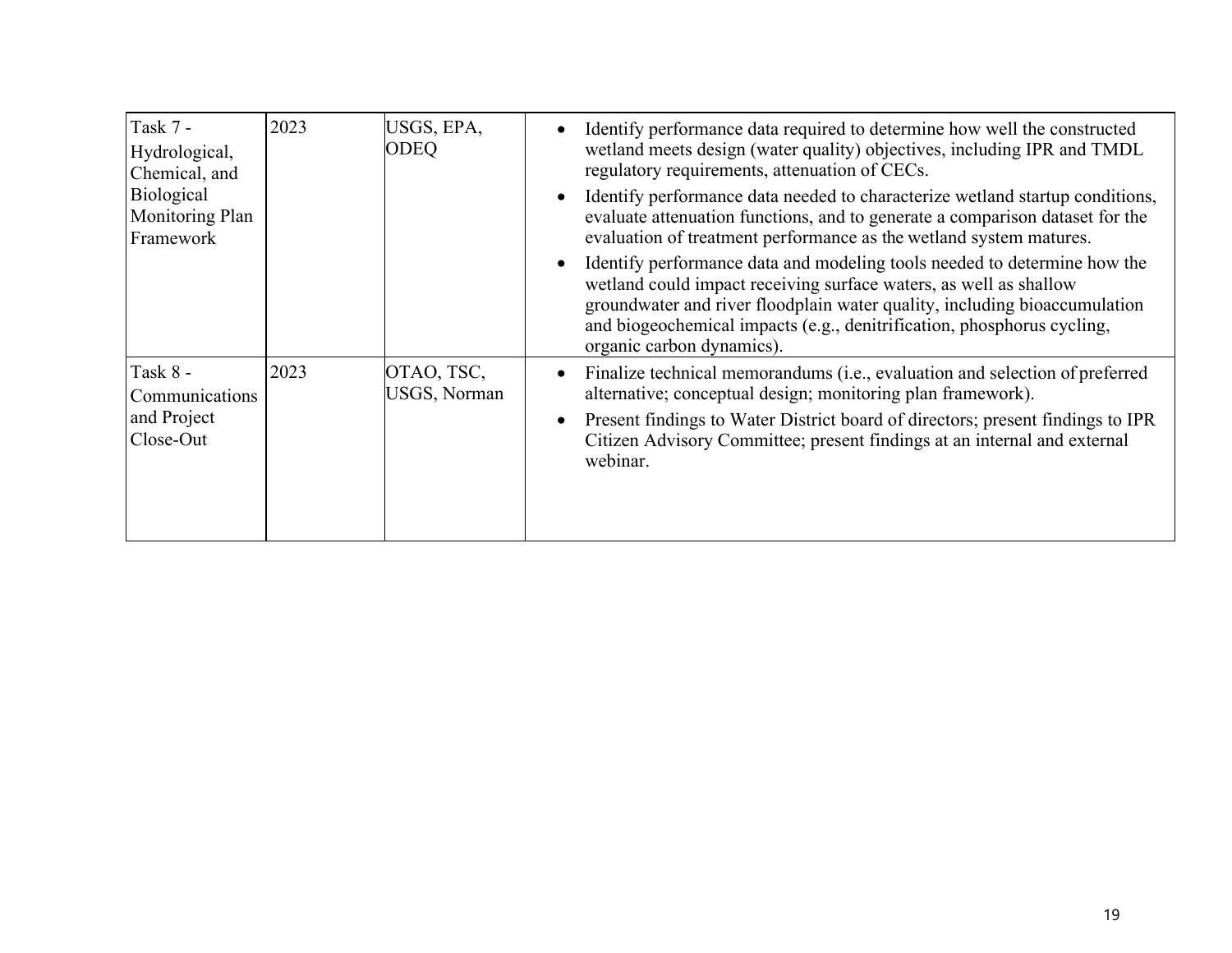## <span id="page-19-0"></span>**References**

Ankley, G. T., Brooks, B. W., Huggett, D. B. and Sumpter, J. P. 2007. Repeating history: Pharmaceuticals in the environment. Environ. Sci. Technol. 41, 8211-8217.

Barber, L. B., Lee, K. E., Swackhamer, D. L. and Schoenfuss, H. L. 2007. Reproductive responses of male fathead minnows exposed to wastewater treatment plant effluent, effluent treated with XAD8 resin, and an environmentally relevant mixture of alkylphenol compounds. Aquat. Toxicol. 82, 36- 46.

Barber, L. B., Brown, G. K., Nettesheim, T. G., Murphy, E. W., Bartell, S. E. and Schoenfuss, H. L. 2011. Effects of biologically-active chemical mixtures on fish in a wastewater-impacted urban stream. Sci. Tot. Environ. 409, 4720-4728.

Barber, L. B., Vajda, A. M., Douville, C., Norris, D. O. and Writer, J. H. 2012. Fish endocrine disruption responses to a major wastewater treatment facility upgrade. Environ. Sci. Technol. 46, 2121-2131.

Barnes, K. K., Kolpin, D. W., Furlong, E. T., Zaugg, S. D., Meyer, M. T. and Barber, L. B. 2008. A national reconnaissance of pharmaceuticals and other organic wastewater contaminants in the United States –I) Groundwater. Sci. Tot. Environ. 402, 192-200.

Focazio, M. J., Kolpin, D. W., Barnes, K. K., Furlong, E. T., Meyer, M. T., Zaugg, S. D., Barber, L. B., and Thurman, E. M. 2008. A national reconnaissance for pharmaceuticals and other organic wastewater contaminants in the United States – II) Untreated drinking water sources. Sci. Tot. Environ. 402, 201-216.

Jobling, S., Nolan, M., Tyler, C. R., Brighty, G. and Sumpter, J. P. 1998. Widespread sexual disruption in wild fish. Environ. Sci. Technol. 32, 2498-2506.

Johnson, A. C. and Sumpter, J. P. 2001. Removal of endocrine-disrupting chemicals in activated sludge treatment works. Environ. Sci. Technol. 35, 4697-4703.

Kolpin, D. W., Furlong, E. T., Meyer, M. T., Thurman, E. M., Zaugg, S. D., Barber, L. B. and Buxton, H. T. (2002). Pharmaceuticals, hormones, and other organic wastewater contaminants in U.S. streams, 1999-2000 - A national reconnaissance. Environ. Sci. Technol. 36, 1202-1211.

Oklahoma Department of Environmental Quality, 2019. Lake Thunderbird TMDL Project. [https://www.deq.ok.gov/water-quality-division/watershed-planning/tmdl/lakethunderbird](https://www.deq.ok.gov/water-quality-division/watershed-planning/tmdl/lakethunderbird-)[tmdl-project/](https://www.deq.ok.gov/water-quality-division/watershed-planning/tmdl/lakethunderbird-) accessed 09/09/21